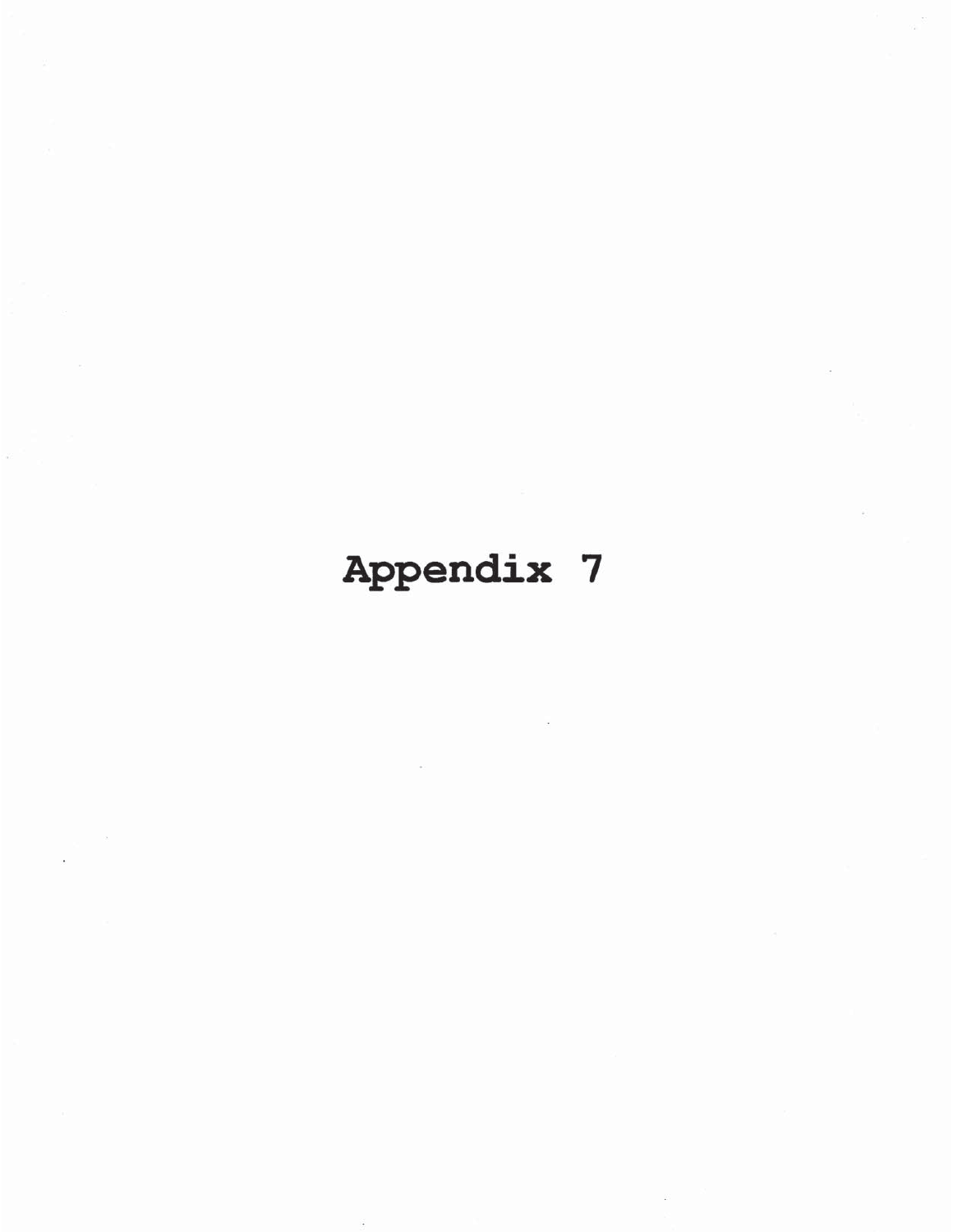# **CLEAN VERSION OF THE TASK FORCE'S PROPOSED AMENDMENTS TO THE HAWAI**-HAWAI<sup>'</sup>I RULES OF CIVIL PROCEDURE AND THE RULES OF THE CIRCUIT F THE TASK FORCE'S PROPOSED A<br>CIVIL PROCEDURE AND THE RULI<br>COURTS OF THE STATE OF HA<mark>WAI</mark>ʻ COURTS OF THE STATE OF HAWAI<sup>'</sup>I **COURTS OF THE STATE OF HAWAI<sup>\*</sup>I**<br>I. AMENDED HAWAI<sup>\*</sup>I RULES OF CIVIL PROCEDURE (HRCP)

#### **HRCP Rule 5. SERVICE AND FILING OF PLEADINGS AND OTHER PAPERS.**

**\*\*\*\***

**(b) Same: How made.** Whenever under these rules service is required or permitted to be made upon a party represented by an attorney the service shall be made upon the attorney unless service upon the party is ordered by the court.

(1) Service upon the attorney or upon a party shall be made (a) by delivering a copy to the attorney or party; or (b) by mailing it to the attorney or party at the attorney's or party's last known address; or (c) if no address is known, by leaving it with the clerk of the court; or (d) if service is to be upon the attorney, by facsimile transmission to the attorney's business facsimile receiver; or (e) by electronic mailing (email) if the attorney or party has consented in writing to service by email.

(2) Delivery of a copy within this rule means: handing it to the attorney or to the party; or leaving it at the attorney's or party's office with a clerk or other person in charge thereof; or, if there is no one in charge, leaving it in a conspicuous place therein; or, if the office is closed or the person to be served has no office, leaving it at the person's dwelling house or usual place of abode with some person of suitable age and discretion then residing therein. Facsimile transmission means transmission and receipt of the entire document without error with a cover sheet which states the attorney(s) to whom it is directed, the case name and court case number, and the title and number of pages of the document. Documents served by email must (a) be attached to an email transmission; (b) be in Portable Document Format (PDF); and (c) be less than 10 megabytes (MB) in total per email; to meet the 10MB limit with large documents, multiple emails can be sent. Unless otherwise agreed in writing, providing a link to documents on a web server or file-sharing service does not fulfill the service requirement.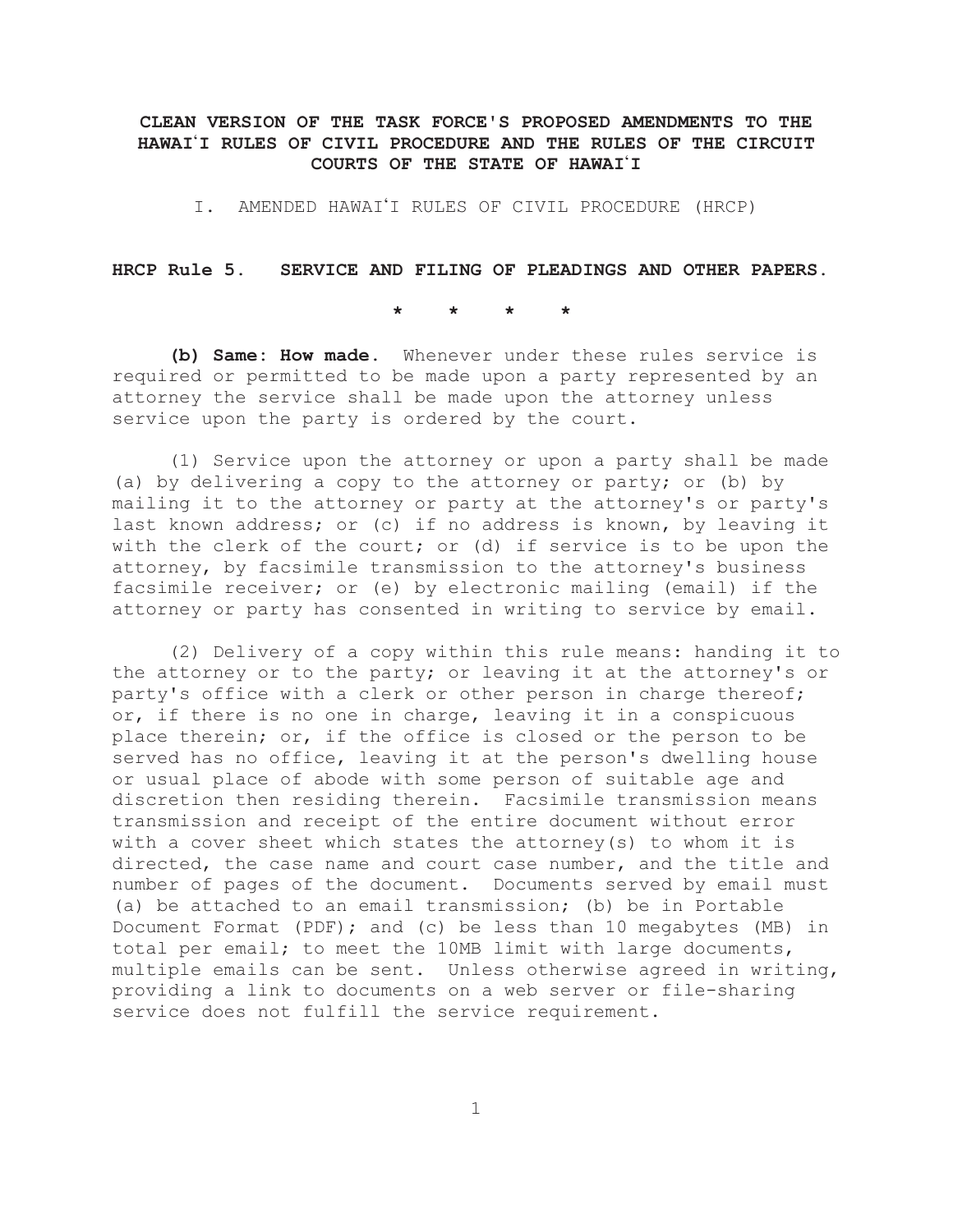(3) Service by mail is complete upon mailing. Service by facsimile transmission is complete upon receipt of the entire document by the intended recipient by 5:00 p.m. on a court day. Service by facsimile transmission that occurs after 5:00 p.m., or that occurs on a non-court day, shall be deemed to have occurred on the next court day. Service by email is complete upon transmission of the entire document in .pdf format to the intended recipient by 5:00 p.m. on a court day, but is not complete if the sender learns that it did not reach the person to be served; transmission by email that occurs after 5:00 p.m., or that occurs on a non-court day, shall be deemed to have occurred on the next court day.

(4) Service by facsimile transmission shall be confirmed by a certificate of service which declares that service was accomplished by facsimile transmission to a specific phone number, on a specific date, at a specific time. Service by email shall be confirmed by a certificate of service which declares that service was accomplished by email to a specific email address, on a specific date, at a specific time.

**\*\*\*\***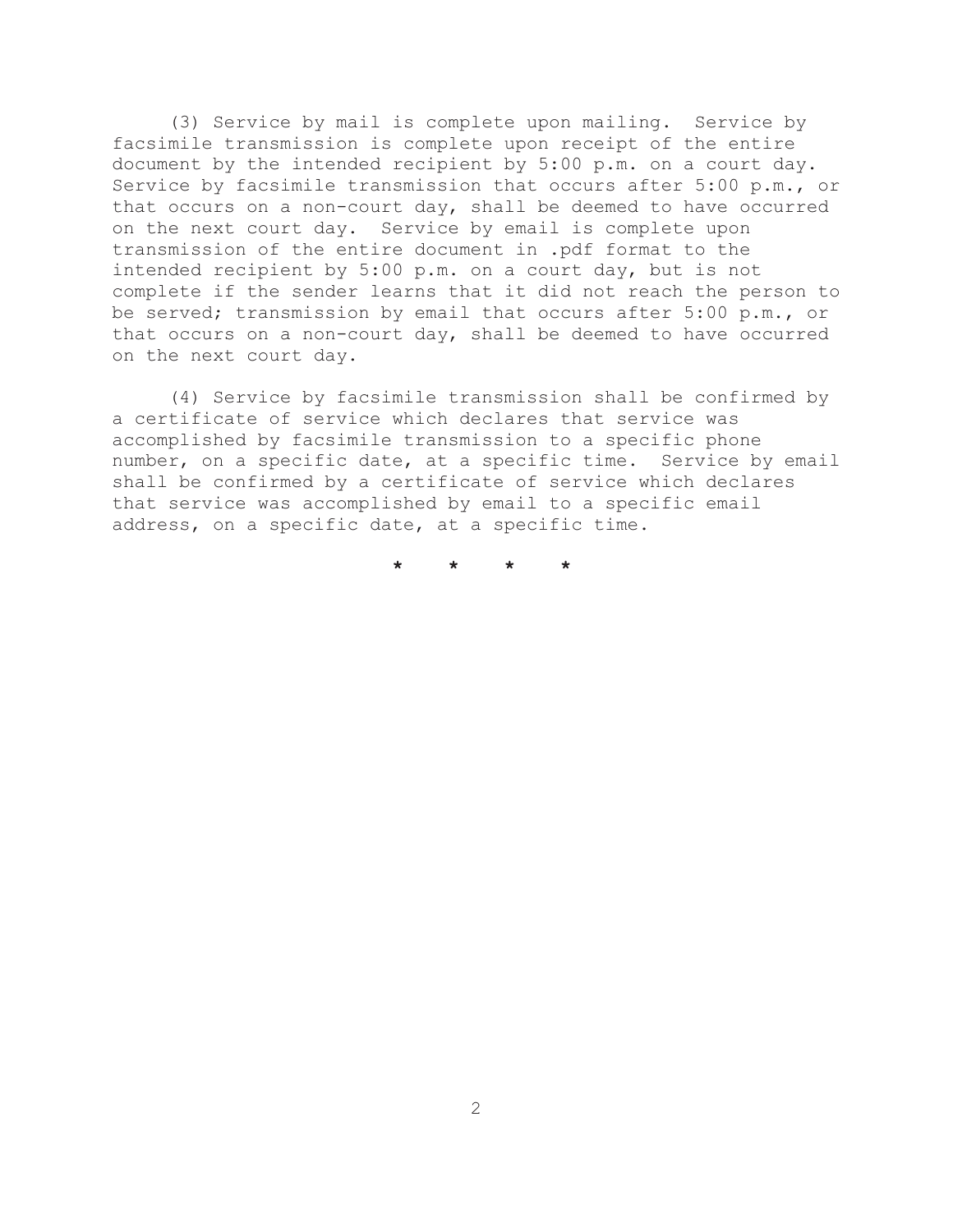#### **HRCP Rule 16. PRE-TRIAL CONFERENCES; SCHEDULING; MANAGEMENT**.

**(a) Pretrial conferences; objectives**. In any action, the court may in its discretion direct lead counsel or other attorneys for the parties and any unrepresented parties to appear before it for a conference or conferences before trial for such purposes as

(1) expediting the disposition of the action;

(2) establishing early and continuing control so that the case will not be protracted because of lack of management;

(3) discouraging wasteful pretrial activities;

(4) improving the quality of the trial through more thorough preparation; and

(5) facilitating the settlement of the case.

# **(b) Scheduling and planning**.

(1) ISSUING ORDER. Except in cases exempted by the Rules of the Circuit Courts, the court must issue a scheduling order after consulting with the parties' attorneys and any unrepresented parties at a scheduling conference.

(2) TIME TO ISSUE. The court must issue the scheduling order as soon as practicable, but unless the court finds good cause for delay, the court must issue it within the earlier of 90 days after any defendant has been served with the complaint or 60 days after any defendant has appeared.

(3) CONTENTS OF THE SCHEDULING ORDER.

(A) *Required Contents*. The scheduling order must: (a) set the date for trial; (b) limit the time to join other parties, amend the pleadings, complete discovery, and file motions; (c) assign the case to a tier under Rule 16.1; and (d) include other matters required by the Rules of the Circuit Courts.

(B) *Permitted Contents*. The scheduling order may:

(i) modify the timing of disclosures under Rules 26(a) and 26(e);

(ii) modify the extent of discovery;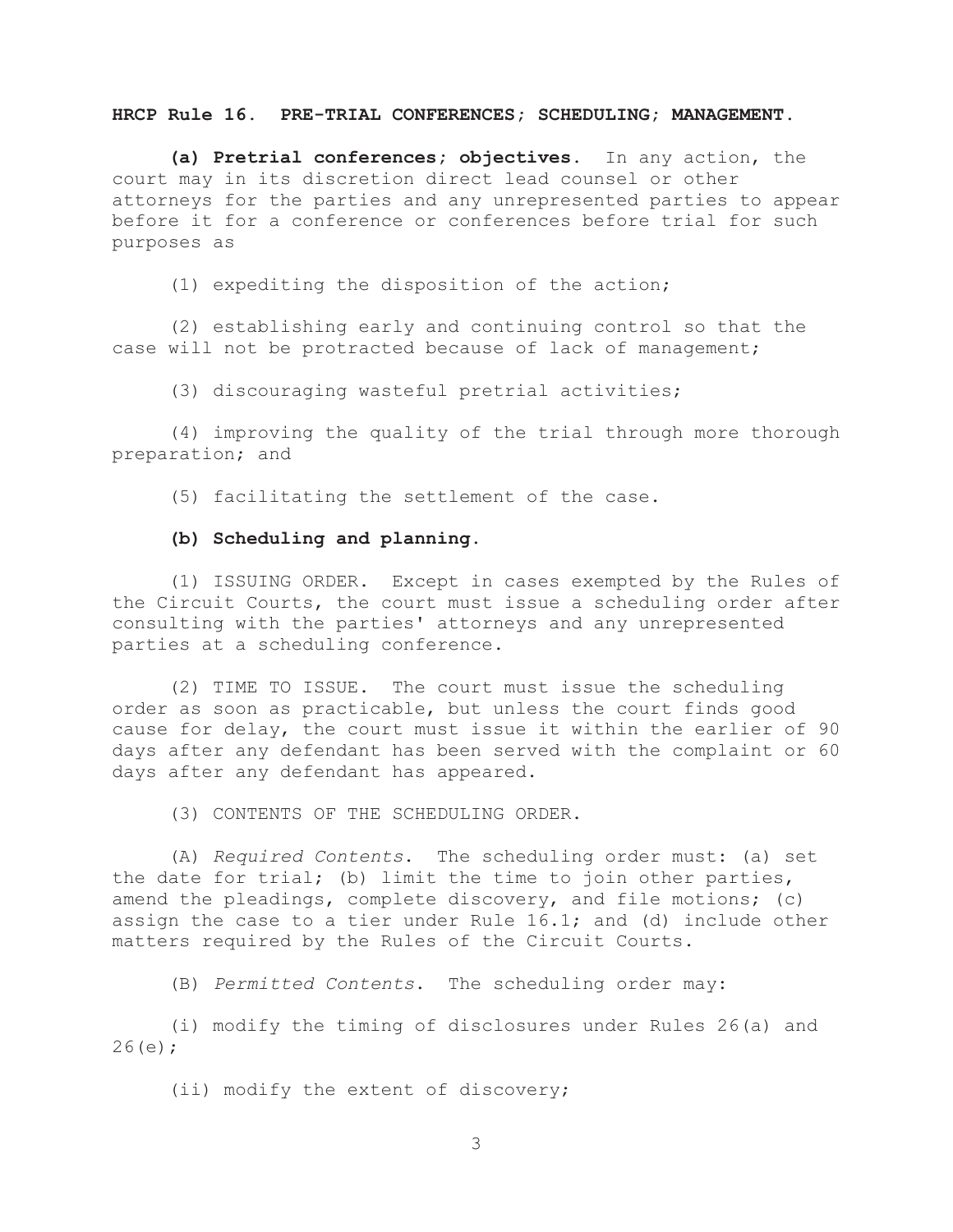(iii) provide for disclosure, discovery, or preservation of electronically stored information;

(iv) include any agreements the parties reach for asserting claims of privilege or of protection as trial-preparation material after information is produced;

(v) direct that before moving for an order relating to discovery, the movant must request a conference with the court;

(vi) set dates for pretrial conferences, including a final pretrial conference; and

(vii) set deadlines for the exchange and submission of trial materials, including exhibits, stipulations, deposition and trial preservation testimony, proposed jury instructions, and proposed questions for jury selection; and

(viii) include other appropriate matters.

(4) SCHEDULING CONFERENCE. Within the earlier of 14 days after any defendant has been served with the complaint or has appeared, the plaintiff shall file a notice requesting a Scheduling Conference to be set by the court. The court shall then issue an order or a notice setting the Scheduling Conference date. The plaintiff shall promptly serve the order or notice issued by the court setting the Scheduling Conference date on all parties who have been served with the complaint, except those who have appeared in the case before the order or notice was issued. The Scheduling Conference shall be attended by each party who has appeared in the case or that party's lead counsel.

(5) MODIFYING A SCHEDULE. A schedule may be modified only for good cause and with the judge's consent.

**\*\*\*\***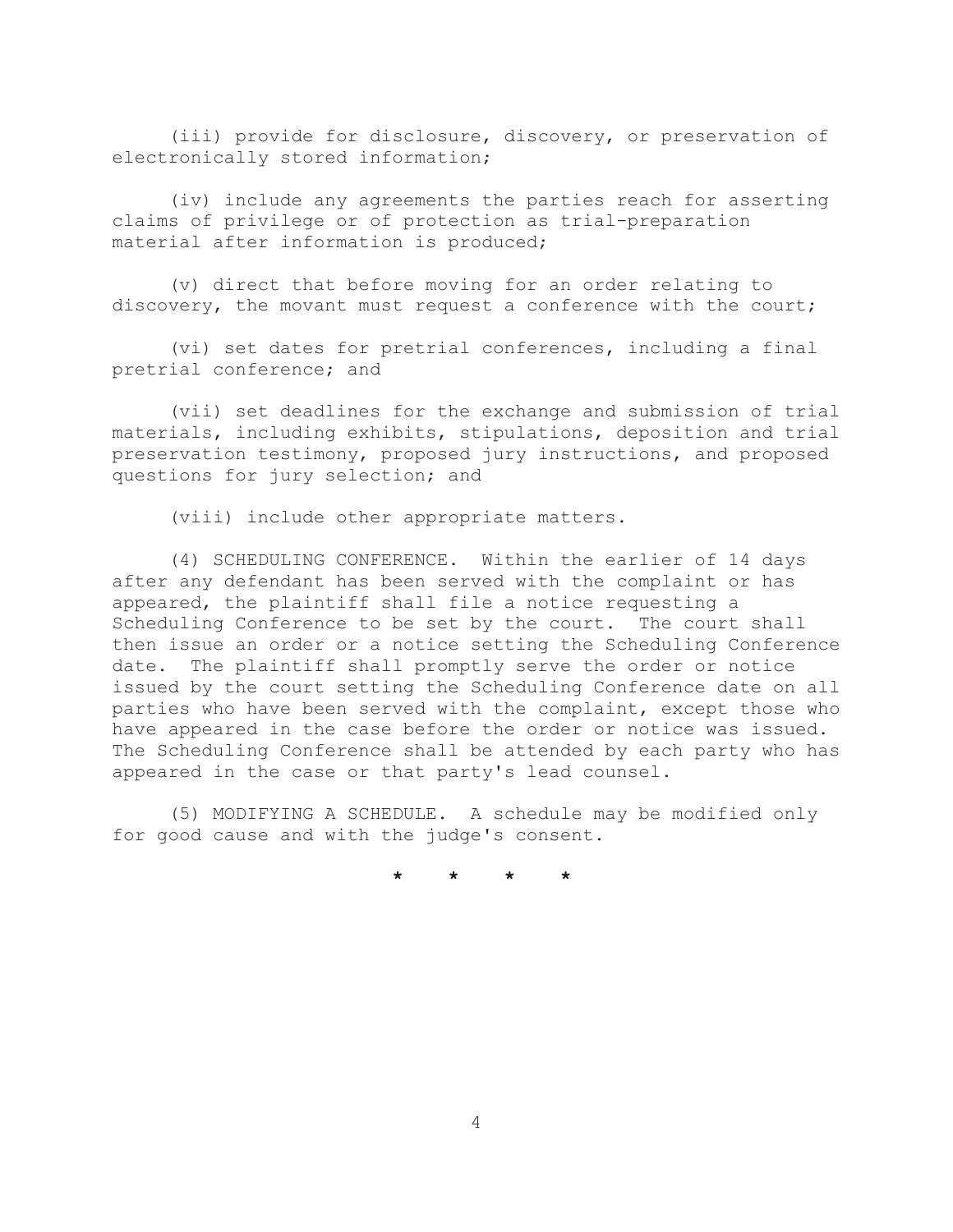# **[NEW] HRCP RULE 16.1 TIER ASSIGNMENT BASED ON CASE CHARACERISTICS; DISCOVERY LIMITATIONS; TRIAL SETTING.**

**(a) Assignment of Case to Tier.** Except for cases exempted by Rule 16.1(b), the court, for discovery and case management purposes, shall assign each case to one of two tiers (Tier 1 or Tier 2) through the scheduling order issued pursuant to Rule 16(b). The purpose of the tier assignment is to secure the just, speedy, and efficient resolution of cases by placing them into an appropriate pathway based on considerations of proportionality, fairness, cost-effectiveness, and expedition.

(1) In assigning a case to Tier 1 or Tier 2, the court shall take into consideration the following factors, with no one factor being dispositive:

(A) The degree of readiness of the case for resolution;

(B) The number of parties involved, whether there are two parties or more than two parties, and whether any party is selfrepresented;

(C) The monetary value of the case and whether the amount in controversy is greater or less than \$150,000;

(D) The number and complexity of the issues to be resolved;

- (E) The number, extent, and nature of the claims;
- (F) The volume and extent of discovery necessary;
- (G) The number of witnesses, experts, and documents;

(H) Any other factor the court determines is relevant to fulfilling the purpose of the tier assignment.

Based upon these factors, the court by order shall assign cases that can be streamlined, managed with a minimum of court involvement, and expedited to resolution within 9 months of the scheduling conference to Tier 1. All other cases shall be assigned to Tier 2.

(2) Any party or parties may, based upon a showing of good cause, request that their case be re-assigned to the other tier.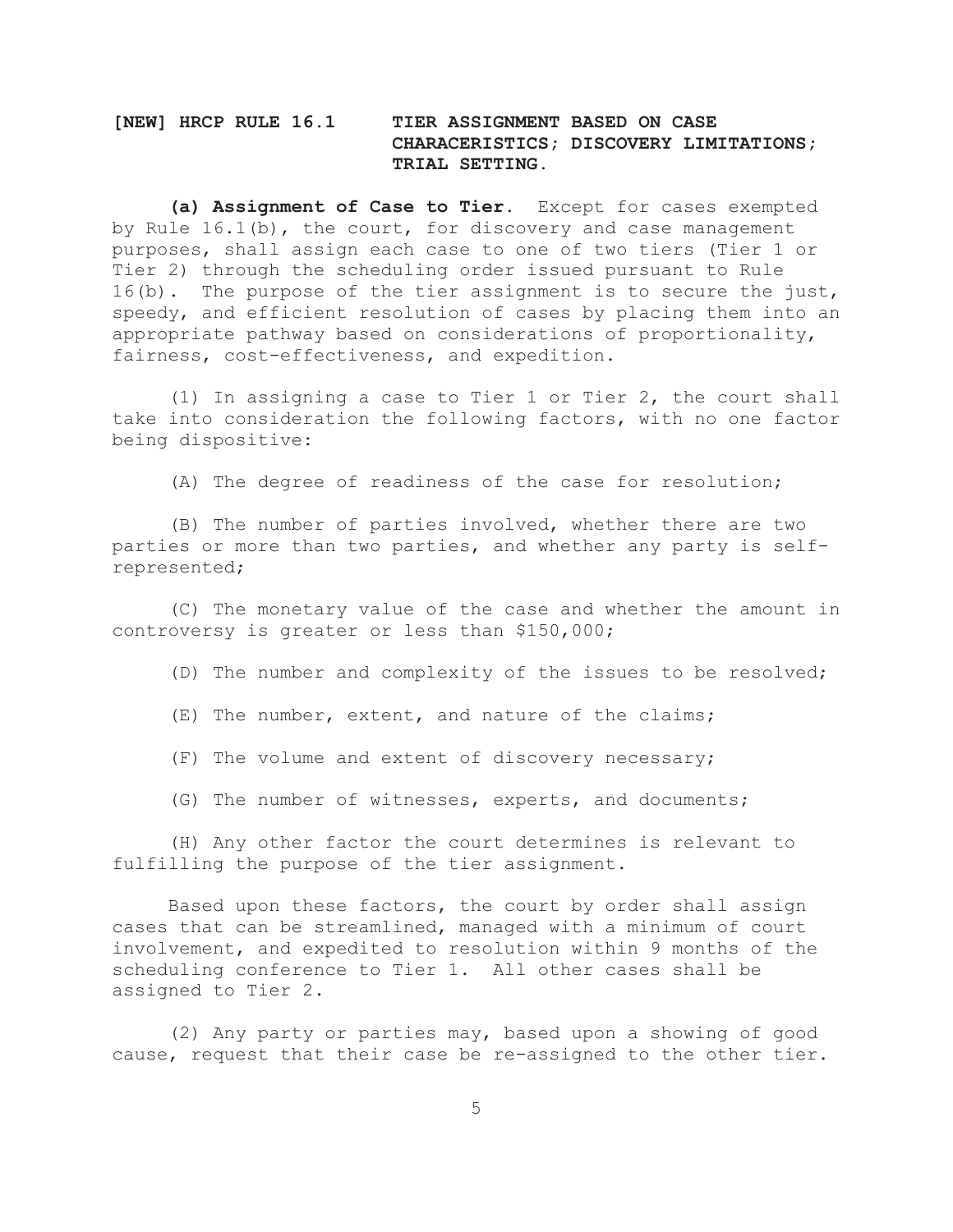**(b) Cases Exempt from Tier Assignment**. The following categories of actions are exempt from assignment to a tier under Rule 16.1(a).

(1) foreclosure;

(2) cases included in and not exempted from the Court Annexed Arbitration Program established by Hawai-i Revised Statutes § 601-20; tes § 601-20;<br>(3) agency appeals pursuant to Hawai'i Revised Statutes

Chapter 91;

(4) consumer debt collection;

- (5) quiet title; and
- (6) mechanic's and materialman's lien.

**(c) Limitations on Discovery in Tier 1 cases**.

(1) For cases assigned to Tier 1, each party shall be subject to the following limitations on discovery: (A) no more than four oral depositions with a cumulative time of 16 hours on the record; and (B) no more than a total of 35, in any combination, of interrogatories, including subparts, under Rule 33, requests for documents under Rule 34, and requests for admissions under Rule 36.

(2) To obtain discovery beyond the limitations on discovery established in Rule 16.1(c)(1), a party must file either:

(A) a request for discovery beyond the Tier 1 limits, by motion or request for streamlined assistance under Rule 15.1 of the Rules of the Circuit Courts, setting forth why that discovery is necessary and proportional, and where appropriate, attaching the proposed discovery, or in the case of a request for deposition, describing the anticipated discovery, and attaching a declaration or affidavit certifying a good faith effort to confer with the other party(ies) about the discovery; or

(B) a stipulation, approved by the court, that discovery beyond the Tier 1 limits is necessary and proportional and agreed to by the parties.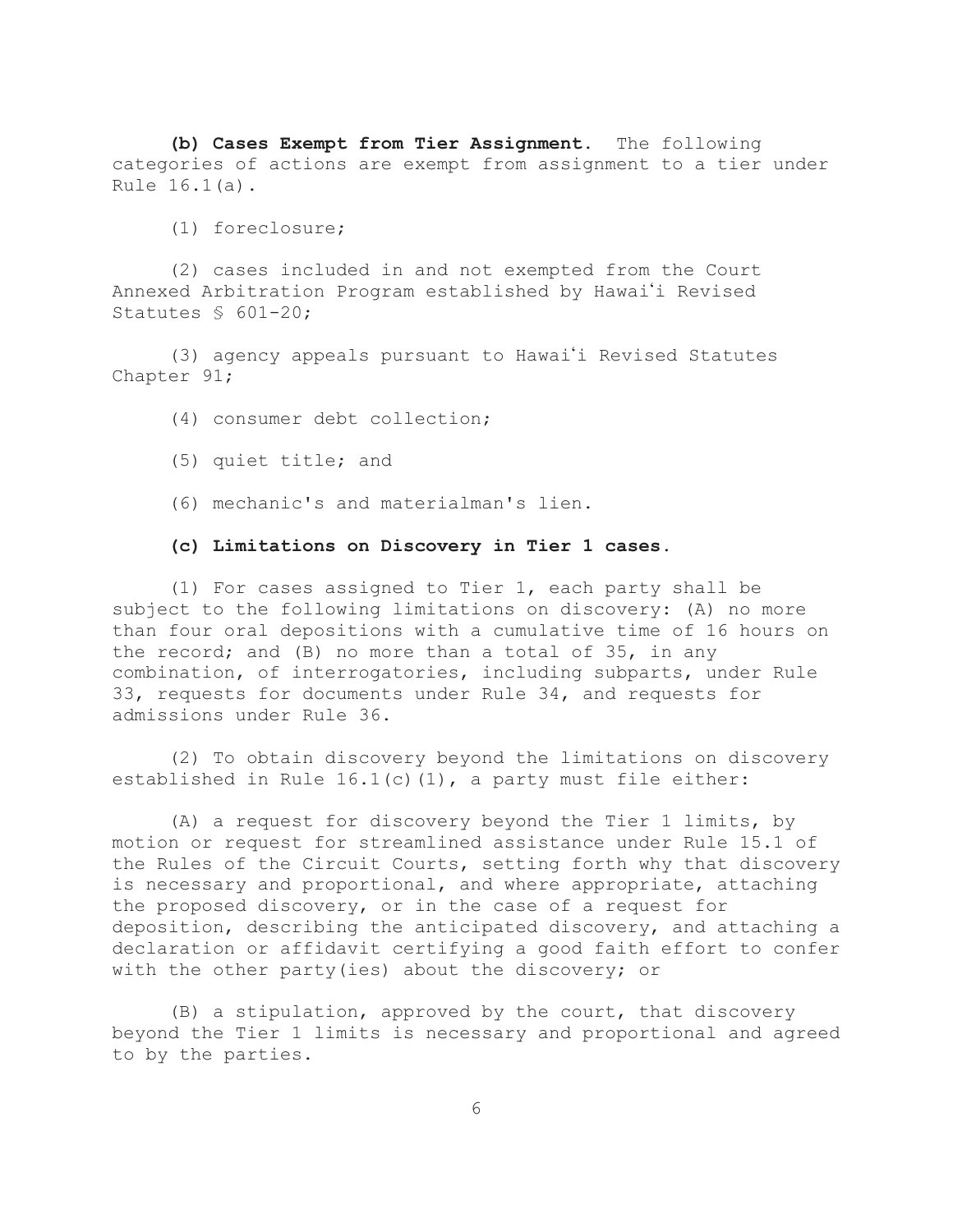#### **(d) Trial Setting for Tier 1 and Tier 2 cases.**

(1) For cases assigned to Tier 1, the court shall, at the initial scheduling conference, set trial to commence within 9 months of that conference.

(2) For cases assigned to Tier 2, the court shall, at the initial scheduling conference, set trial to commence within 12 months of that conference unless a party requests a trial date after that period. Upon the request of any party at the initial scheduling conference, after reviewing the materials submitted, and considering the relative positions of all parties, the court may set trial to commence after 12 months but no later than 18 months after the conference. In determining whether and when to set trial to commence within the 12-to-18 month time frame, the court may consider the relative complexity of the case.

(3) After the trial date has been set, any party in a case assigned to Tier 1 or Tier 2 may file a motion seeking to advance the trial date.

(4) CONTINUANCES OF TRIAL SET AT THE INITIAL SCHEDULING CONFERENCE.

(A) Tier 1 cases.

(i) Upon motion by any party in a Tier 1 case, the court may continue the trial for extraordinary circumstances.

(a) Extraordinary circumstances shall be defined as an event that has or is about to occur that a party has not or could not reasonably anticipate occurring or exercised due diligence to prevent prior to or during the trial and that will result in actual prejudice to a party presenting evidence on any claim or defense should trial proceed as scheduled.

(b) Extraordinary circumstances include: death or serious illness of parties, lawyers representing parties, or witnesses necessary to establish key elements of a claim or defense; ongoing actual alternative dispute resolution; or any extraordinary change in circumstances that warrant a continuance.

(c) Extraordinary circumstances generally do not include discovery disputes. The inability to obtain discovery shall not

7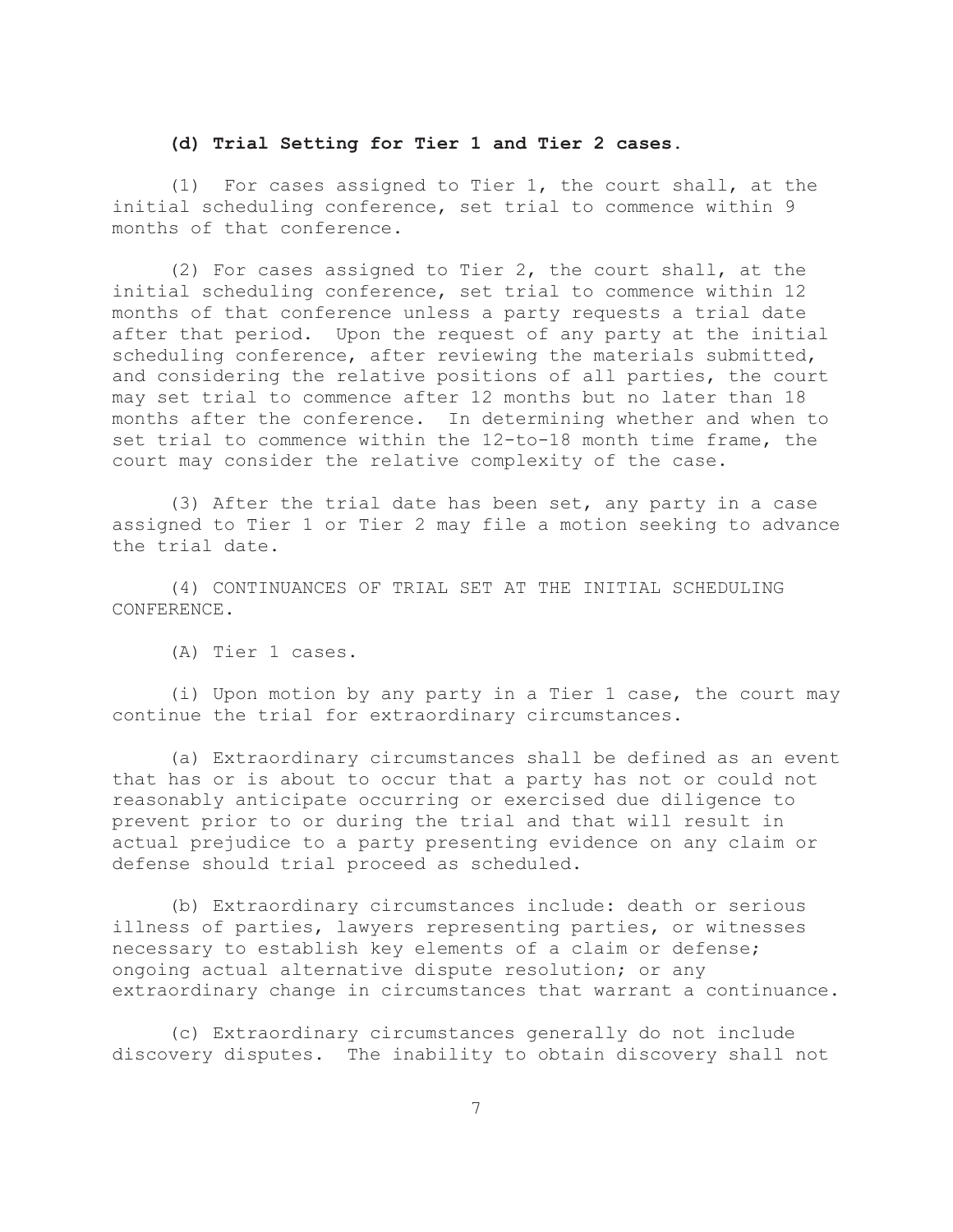be considered an extraordinary circumstance unless a party or an attorney engages in conduct that the court finds unreasonably precluded any other party from obtaining discovery. Any party that unreasonably causes a delay may be sanctioned and precluded from providing evidence at trial as to any claim or defense.

(ii) Instead of a motion, the parties in a Tier 1 case may submit to the court a stipulation and order to continue the trial setting forth that extraordinary circumstances exist. In the stipulation and order, the parties shall describe in detail the following:

(a) the extraordinary circumstances necessitating the continuance;

(b) efforts made to alleviate or circumvent the need for a continuance; and

(c) the time period that is necessary for resolution of the extraordinary circumstances.

(iii) If the court grants a motion or approves a stipulation to continue the trial based on extraordinary circumstances, it shall reset the case for trial at the earliest date following the anticipated resolution of any extraordinary circumstances warranting the continuance.

(B) Tier 2 cases.

(i) Upon motion by any party in a Tier 2 case, the court may continue trial for good cause.

(a) Good cause defined. Good cause includes anything that would constitute an extraordinary circumstance.

(b) In considering a motion to continue the trial for good cause, the court may consider the needs of the parties to obtain and complete adequate discovery and shall consider the proportionality factors under Rule 26(b). The court may deny a motion to continue the trial in a Tier 2 case if the asserted necessity for the requested continuance has been caused by the actions of the moving party or parties or their attorneys, or if they have not complied with pretrial deadlines.

8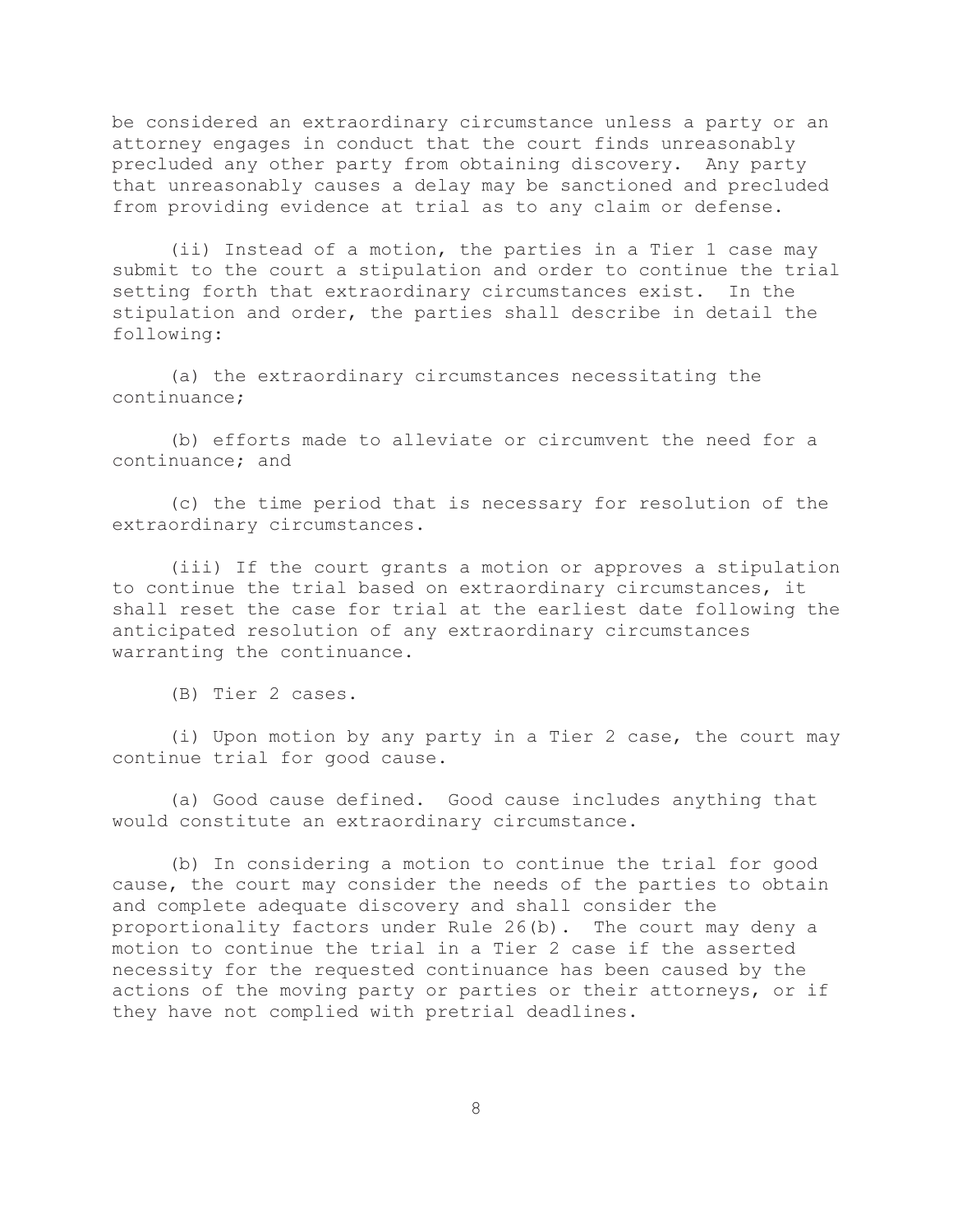(5) The court may on its own or upon the request of any party set status conferences to assist in resolving matters that arise during the course of the case.

(6) In the setting of trial for Tier 1 and Tier 2 cases, the intent and goal is to bring these matters to a prompt and expeditious resolution while at the same time ensuring that parties are given an opportunity to present their claims and defenses in a meaningful manner. In setting trial dates, nothing in this rule shall interfere with trial courts retaining the ability to manage their calendars based upon the needs of other pending matters.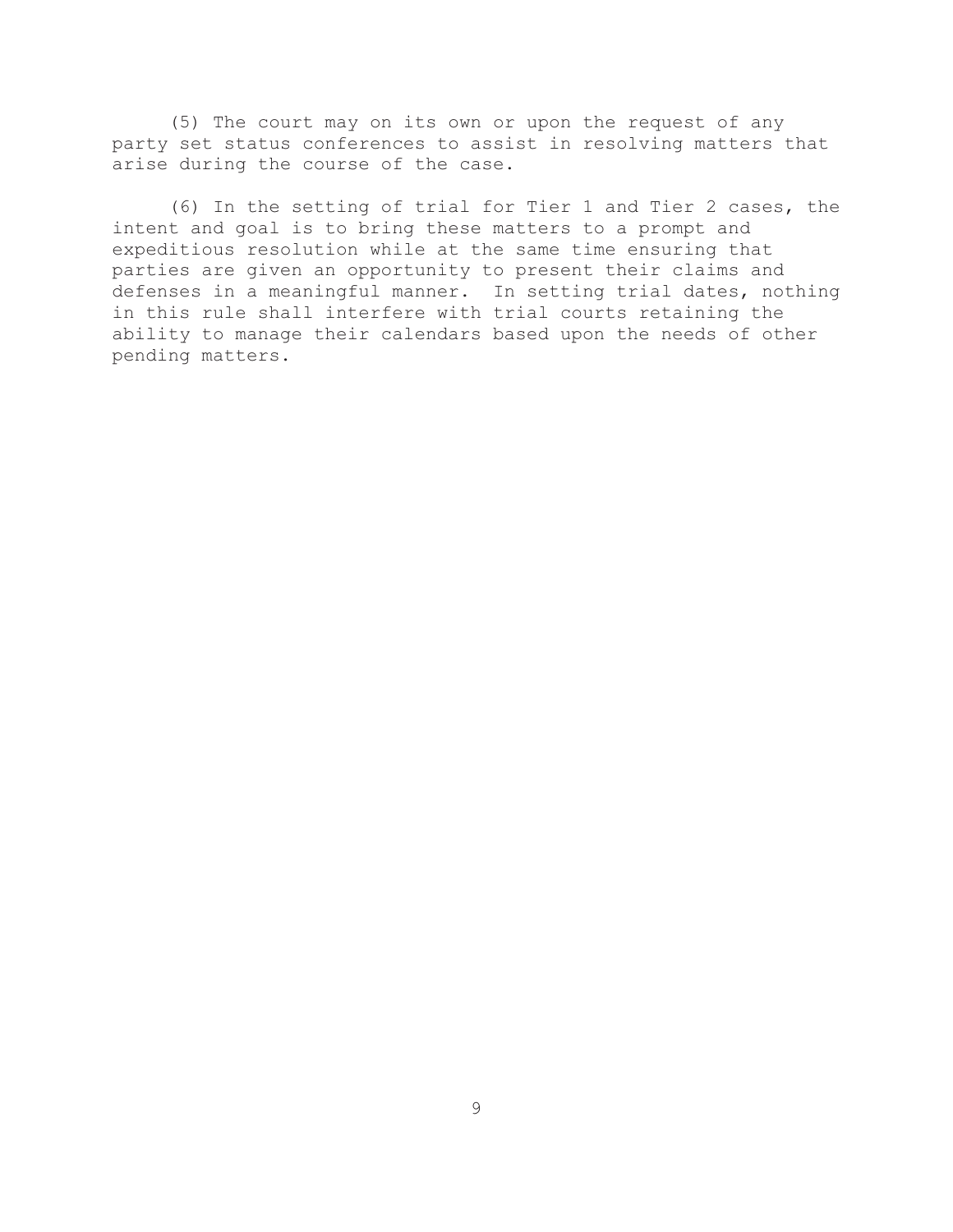# **HRCP RULE 16.2. APPEARANCE BY TELEPHONIC OR VIDEO CONFERENCE CALL**.

(The rule was previously HRCP Rule 16.1 and is renumbered HRCP Rule 16.2)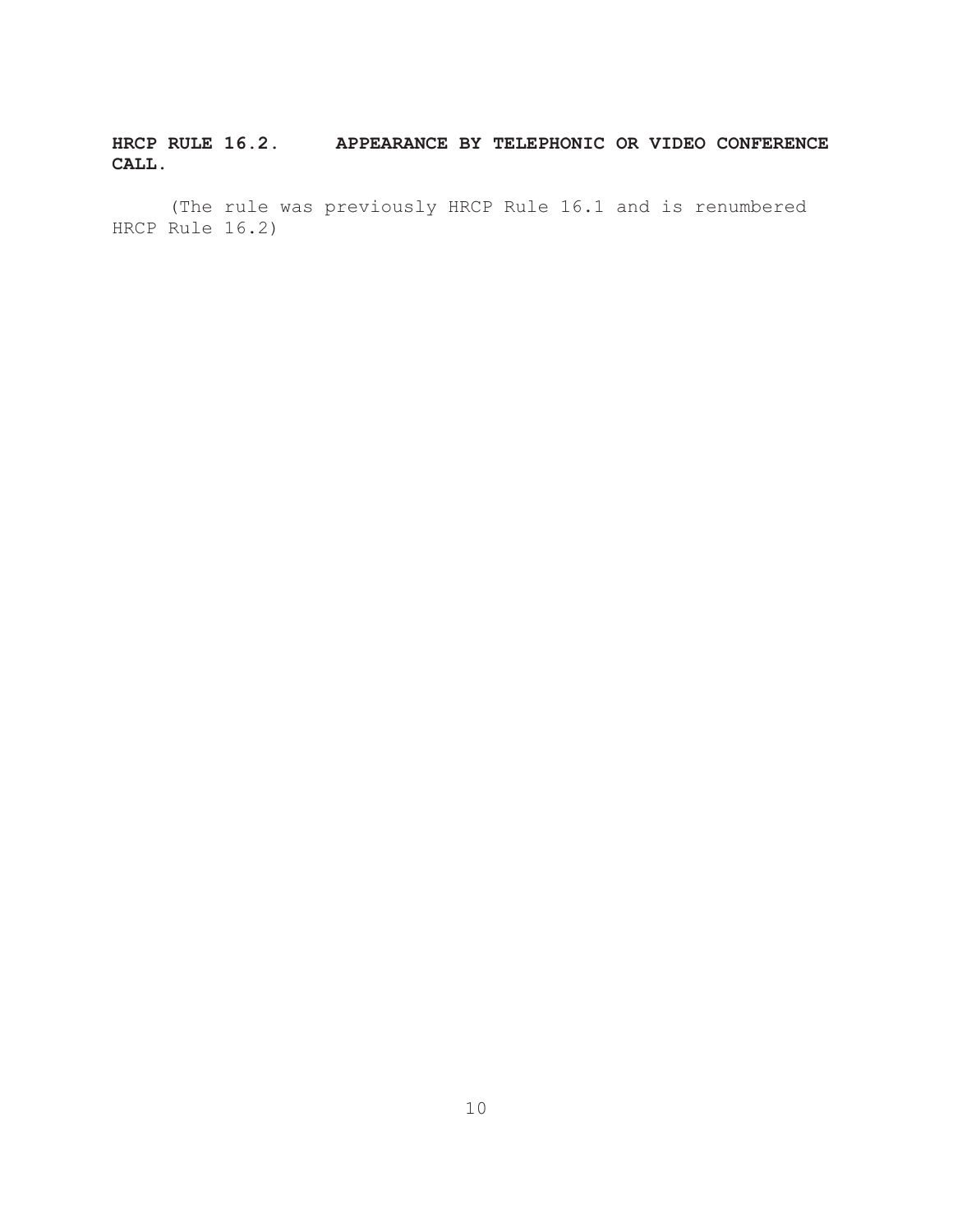#### **HRCP RULE 26. GENERAL PROVISIONS GOVERNING DISCOVERY**.

#### **(a) Required Disclosures**.

(1) INITIAL DISCLOSURE.

(A) Except as exempted by Rule 26(a)(1)(B) or as otherwise stipulated or ordered by the court, a party must, without awaiting a discovery request, provide to all other parties:

(i) the name and, if known, the address and telephone number of all witnesses, other than those retained or specially employed by the disclosing party to present evidence under Rule 702 of the of al<br>by the<br>Hawai' Hawai'i Rules of Evidence or those whose duties as the disclosing party's employee regularly involve giving such testimony, reasonably expected to be called at trial by the disclosing party, and a general statement concerning the nature of the testimony expected, unless the use would be solely for impeachment;

(ii) a copy -- or a description by category and location - of all documents, electronically stored information, and tangible things that the disclosing party has in its possession, custody, or control that may be used to support the disclosing party's claims or defenses, unless the use would be solely for impeachment;

(iii) a computation of each category of damages claimed by the disclosing party -- who must also make available for inspection and copying as under Rule 34 the documents or other evidentiary material, unless privileged or protected from disclosure, on which each computation is based, including materials bearing on the nature and extent of injuries suffered; and

(iv) for inspection and copying as under Rule 34: (a) the declarations page(s) of any insurance agreement under which an insurance business may be liable to satisfy all or part of a possible judgment in the action or to indemnify or reimburse for payments made to satisfy the judgment; and (b) any reservation of rights letter(s) received by the disclosing party.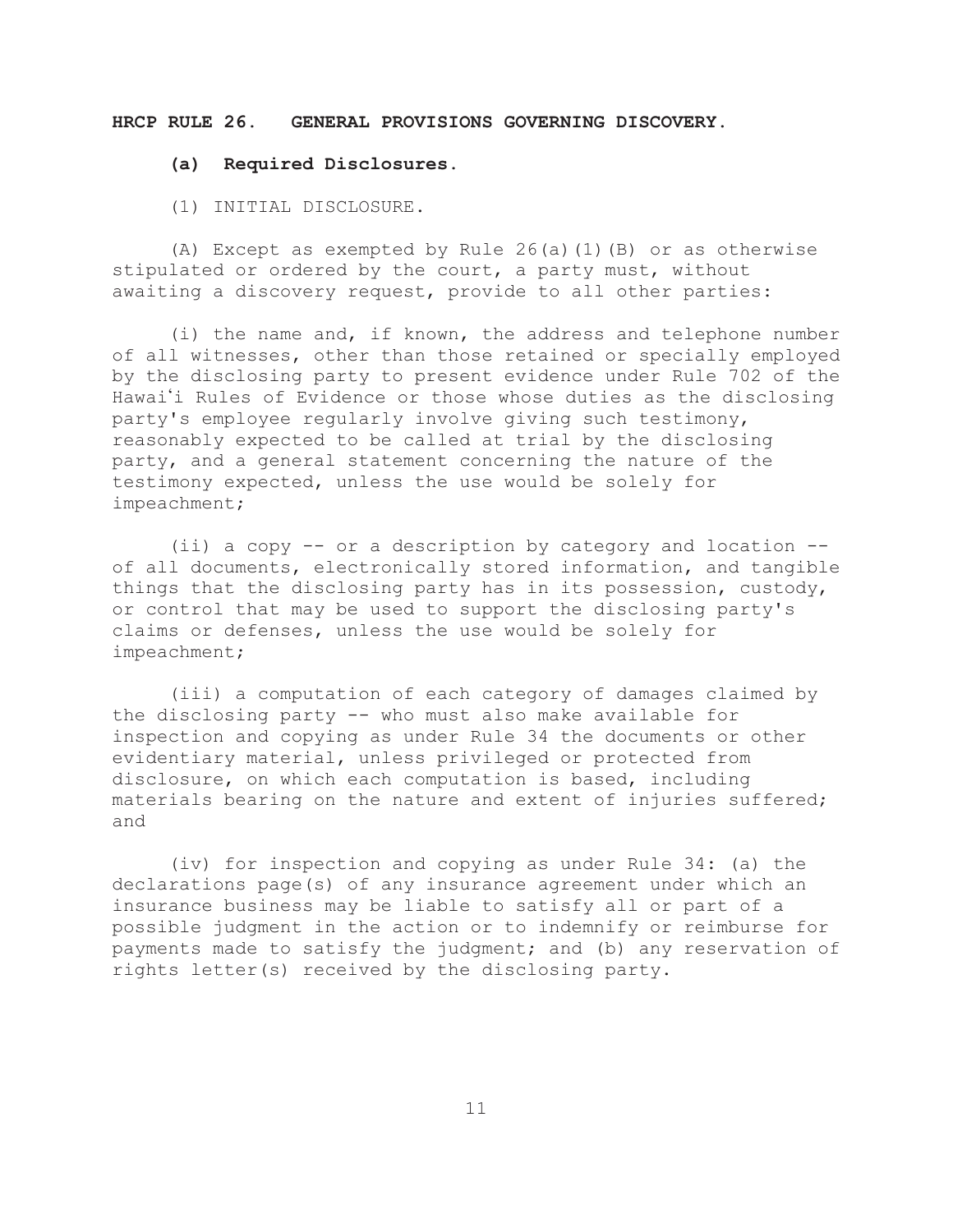(B) Proceedings Exempt from Initial Disclosure. The following categories of civil actions are exempt from initial disclosure:

(i) foreclosure;

(ii) cases included in and not exempted from the Court ii) cases included in and not exempted from the Cour)<br>Annexed Arbitration Program established by Hawaiʻi Revised Statutes § 601-20; tes § 601-20;<br>(iii) agency appeals pursuant to Hawai'i Revised Statutes

Chapter 91;

(iv) consumer debt collection;

(v) quiet title; and

(vi) mechanic's and materialman's lien.

(C) Time for Initial Disclosures -- In General. A party must make the initial disclosures at or within 14 days after the parties' Rule 26(f) conference unless a different time is set by stipulation or court order, or unless a party objects during the Rule 26(f) conference that initial disclosures are not appropriate in this action and states the objection in the proposed discovery plan. During the Scheduling Conference held pursuant to Rule 16 and Rule 12 of the Rules of the Circuit Courts, the court must rule on any objection, determine what disclosures, if any, are to be made, and set the time for disclosure, if any.

(D) Time for Initial Disclosures -- For Parties Served or Joined Later. A party that is first served or otherwise joined after the Rule 26(f) conference must make the initial disclosures within 30 days after being served or joined, unless a different time is set by stipulation or court order.

(E) Basis for Initial Disclosure; Unacceptable Excuses. A party must make its initial disclosures based on the information then reasonably available to it. A party is not excused from making its disclosures because it has not fully investigated the case or because it challenges the sufficiency of another party's disclosures or because another party has not made its disclosures.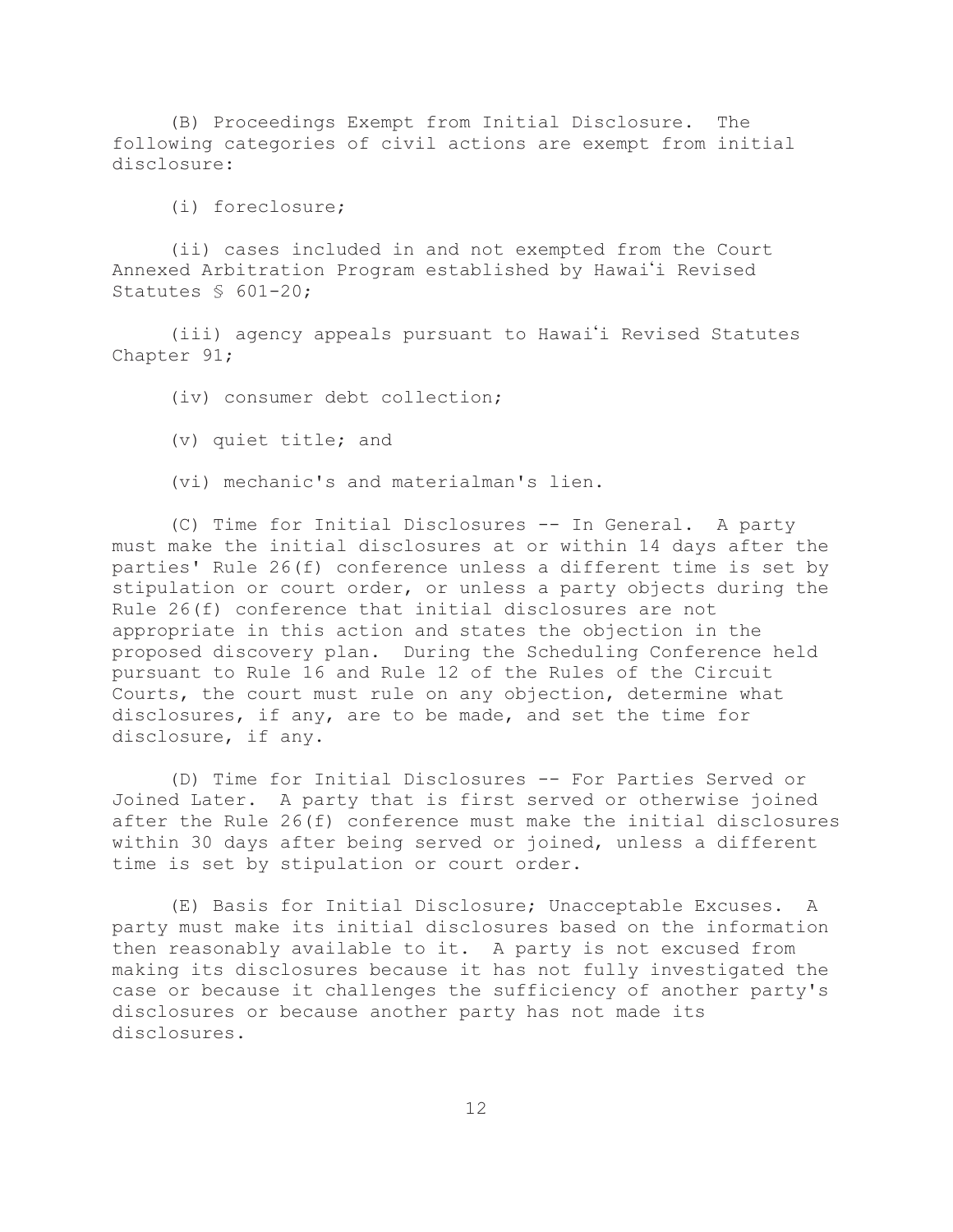(2) EXPERT DISCLOSURE.

(A) Expert Witnesses Who Must Provide a Written Report. Except in actions exempt from initial disclosure under Rule  $26(a)(1)(B)$  or as otherwise stipulated or ordered by the court, a party must, without awaiting a discovery request, provide to all other parties:

(i) the name and, if known, the address and telephone number of (a) all witnesses retained or specially employed by the disclosing party to present evidence at trial under Rule 702 of of (a) al<mark>l</mark><br>disclosing<br>the Hawai' the Hawai'i Rules of Evidence and (b) all witnesses whose duties as the disclosing party's employee regularly involve giving the Hawai'i Rules of Evidence and (b)<br>as the disclosing party's employee reg<br>testimony under Rule 702 of the Hawai' testimony under Rule 702 of the Hawai'i Rules of Evidence and who are reasonably expected to be called at trial by the disclosing party;

(ii) a written report prepared and signed by each witness identified pursuant to this Rule  $26(a)(2)(A)$ . The report must contain:

(a) a complete statement of all opinions the witness will express and the basis and reasons for each opinion;

(b) the facts and data considered by the witness in forming the opinions;

(c) a statement of the compensation paid, and to be paid, for the witness's work in the case;

(d) the witness's qualifications, including a list of all publications authored in the previous 10 years; and

(e) the case name, docket number, and state or federal jurisdiction of each case in which the witness has provided expert opinion testimony for the 3 year period preceding the date of the report.

(B) Expert Witnesses Who Are Not Required to Provide a Written Report. Except in actions exempt from initial disclosure under Rule 26(a)(1)(B) or as otherwise stipulated or ordered by<br>the court, for witnesses who a party reasonably expects to call<br>at trial to present evidence under Rule 702 of the Hawaiʻi Rules the court, for witnesses who a party reasonably expects to call at trial to present evidence under Rule 702 of the Hawai'i Rules of Evidence but who are not required to provide a written report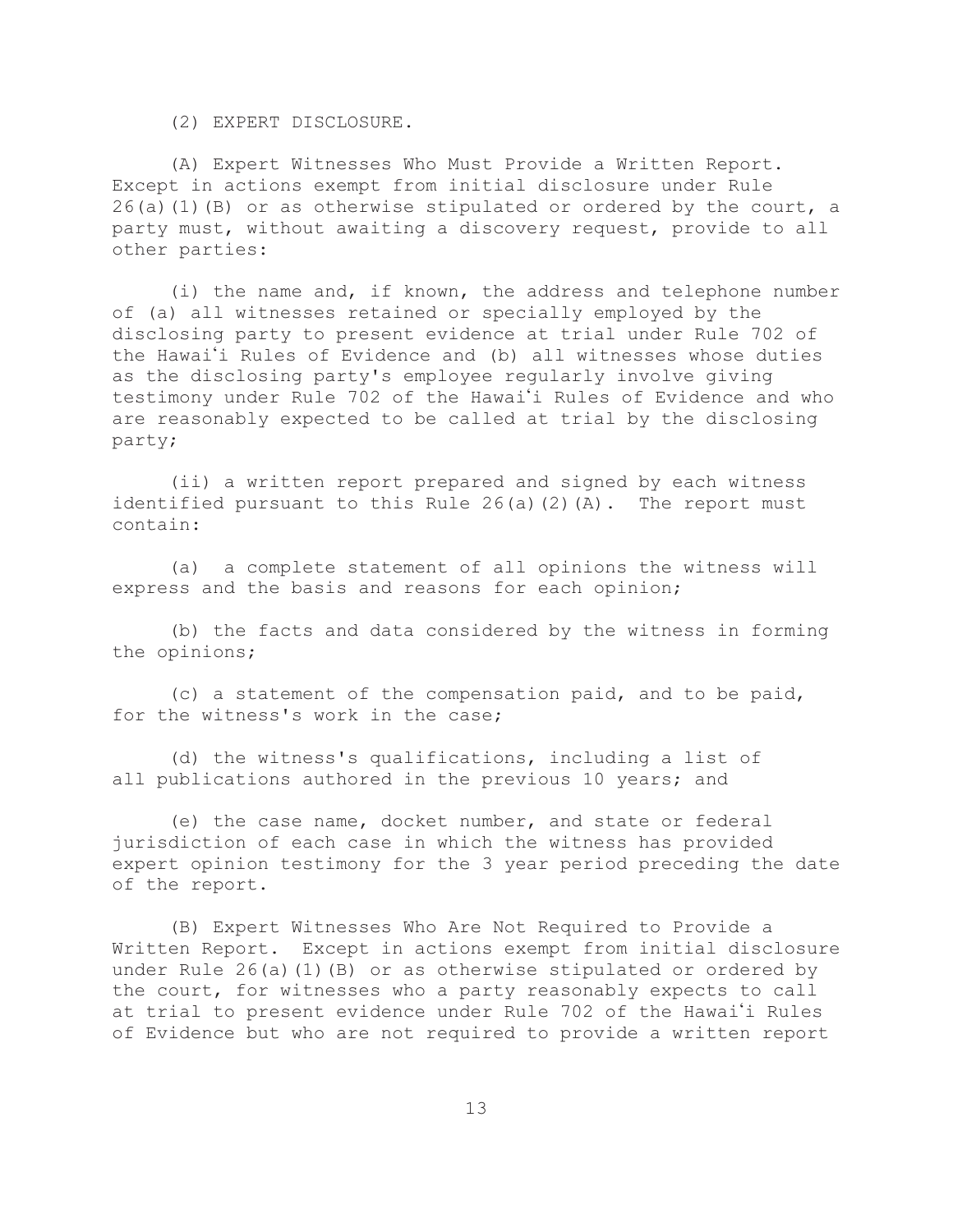under Rule 26(a)(2)(A), a party must disclose to all other parties, without awaiting a discovery request:

(i) the name and, if known, the address and telephone number of the witness;

(ii) the subject matter on which the witness is expected to ii) the subject matter on which the witness is expected to)<br>present evidence under Rule 702 of the Hawai'i Rules of Evidence; and

(iii) a summary of the facts and opinions to which the witness is expected to testify.

(C) Time to Disclose Expert Testimony. Unless otherwise stipulated or ordered by the court, the parties must make the disclosures required by this Rule 26(a)(2) as follows:

(i) a party having the burden of proof on a claim for relief or an affirmative defense must serve the related disclosures no later than 120 days before the date set for trial;

(ii) a party opposing a claim for relief or an affirmative defense must serve the related disclosures no later than 90 days before the date set for trial;

(iii) a party intending to present evidence solely to rebut evidence on the subject matter identified for the first time by another party under this Rule  $26(a)(2)(C)(ii)$  must serve the related dislosures no later than 60 days before the date set for trial.

(3) SUPPLEMENTING DISCLOSURES. A party who has made a disclosure under Rule 26(a) must supplement or correct its disclosure:

(A) in a timely manner if the party learns that in some material respect the disclosure is incomplete or incorrect, and if the additional or corrective information has not otherwise been made known to the other parties during the discovery process or in writing; or

(B) as ordered by the court.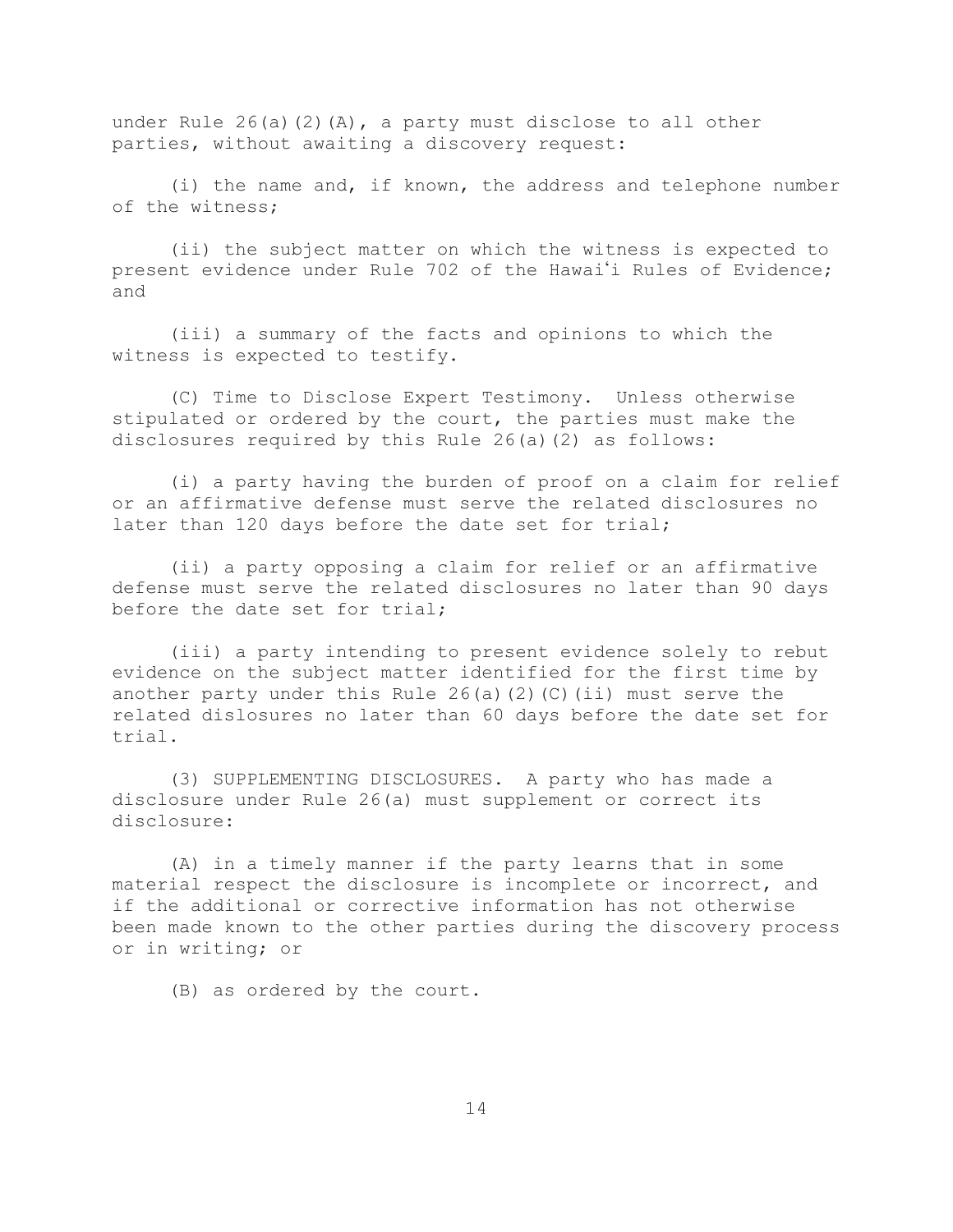# **(b) Discovery Scope and Limits.**

(1) SCOPE IN GENERAL.

(A) Unless otherwise limited by court order, the scope of discovery is as follows: Parties may obtain discovery regarding any nonprivileged matter that is relevant to any party's claim or defense and proportional to the needs of the case, considering the importance of the issues at stake in the action, the amount in controversy, the parties' relative access to relevant information, the parties' resources, the importance of the discovery in resolving the issues, and whether the burden or expense of the proposed discovery outweighs its likely benefit. Information within this scope of discovery need not be admissible in evidence to be discoverable.

(B) A party need not provide discovery of electronically stored information from sources that the party identifies as not reasonably accessible because of undue burden or expense. On motion to compel discovery or for a protective order, the party from whom discovery is sought must show that the information is not reasonably accessible because of undue burden or expense. If that showing is made, the Court may nonetheless order disclosure or discovery from such sources if the requesting party shows good cause considering the limitations of Rule 26(b)(2). The Court may specify conditions for the disclosure of discovery.

(2) LIMITATIONS. By order, and subject to the provisions of Rule 16.1 in Tier 1 cases, the court may alter the limits in these rules on the number of depositions and interrogatories, the length of depositions under Rule 30, and the number of requests under Rule 36. The frequency or extent of use of the discovery methods otherwise permitted under these rules shall be limited by the court if it determines that: (i) the discovery sought is unreasonably cumulative or duplicative, or is obtainable from some other source that is more convenient, less burdensome, or less expensive; (ii) the party seeking discovery has had ample opportunity by discovery in the action to obtain the information sought; or (iii) the burden or expense of the proposed discovery outweighs its likely benefit, taking into account the needs of the case, the amount in controversy, limitations on the parties' resources, the importance of the issues at stake in the litigation, and the importance of the proposed discovery in resolving the issues. The court may act upon its own initiative after reasonable notice or pursuant to a motion under Rule  $26(c)$ .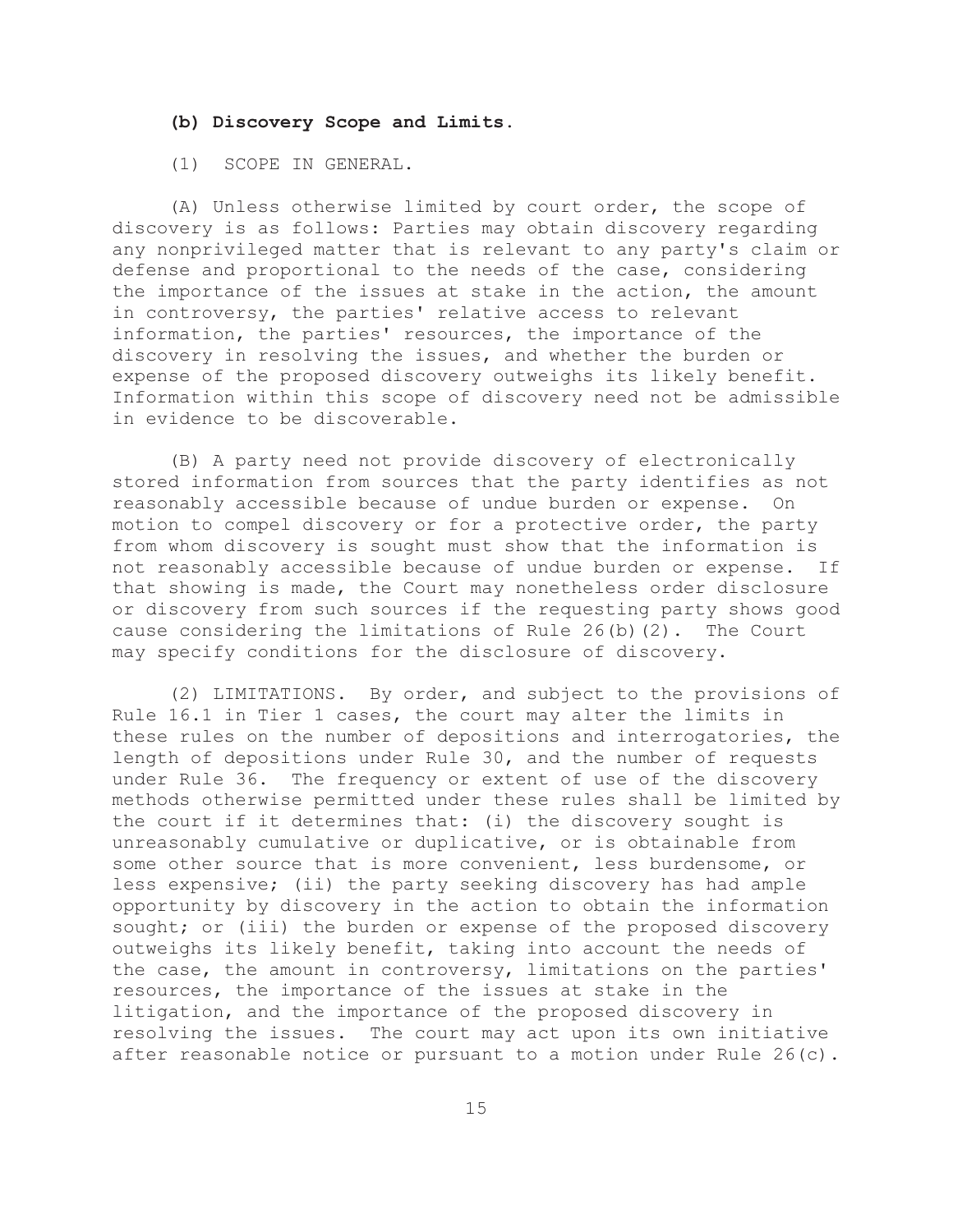(3) INSURANCE AGREEMENTS. A party may obtain discovery of the existence and contents of any insurance agreement under which any person carrying on an insurance business may be liable to satisfy part or all of a judgment which may be entered in the action or to indemnify or reimburse for payments made to satisfy the judgment. Information concerning the insurance agreement is not by reason of disclosure admissible in evidence at trial. For purposes of this paragraph, an application for insurance shall not be treated as part of an insurance agreement.

(4) TRIAL PREPARATION: MATERIALS. A party may obtain discovery of documents, electronically stored information, and tangible things otherwise discoverable under subdivision (b)(1) of this rule and prepared in anticipation of litigation or for trial by or for another party or by or for that other party's representative (including the other party's attorney, consultant, surety, indemnitor, insurer, or agent) only upon a showing that the party seeking discovery has substantial need of the materials in the preparation of the party's case and that the party is unable without undue hardship to obtain the substantial equivalent of the materials by other means. In ordering discovery of such materials when the required showing has been made, the court shall protect against disclosure of the mental impressions, conclusions, opinions, or legal theories of an attorney or other representative of a party concerning the litigation.

A party may obtain without the required showing a statement concerning the action or its subject matter previously made by that party. Upon request, a person not a party may obtain without the required showing a statement concerning the action or its subject matter previously made by that person. If the request is refused, the person may move for a court order. The provisions of Rule 37(a)(4) apply to the award of expenses incurred in relation to the motion. For purposes of this paragraph, a statement previously made is (A) a written statement signed or otherwise adopted or approved by the person making it, or (B) a stenographic, mechanical, electrical, or other recording, or a transcription thereof, which is a substantially verbatim recital of an oral statement by the person making it and contemporaneously recorded.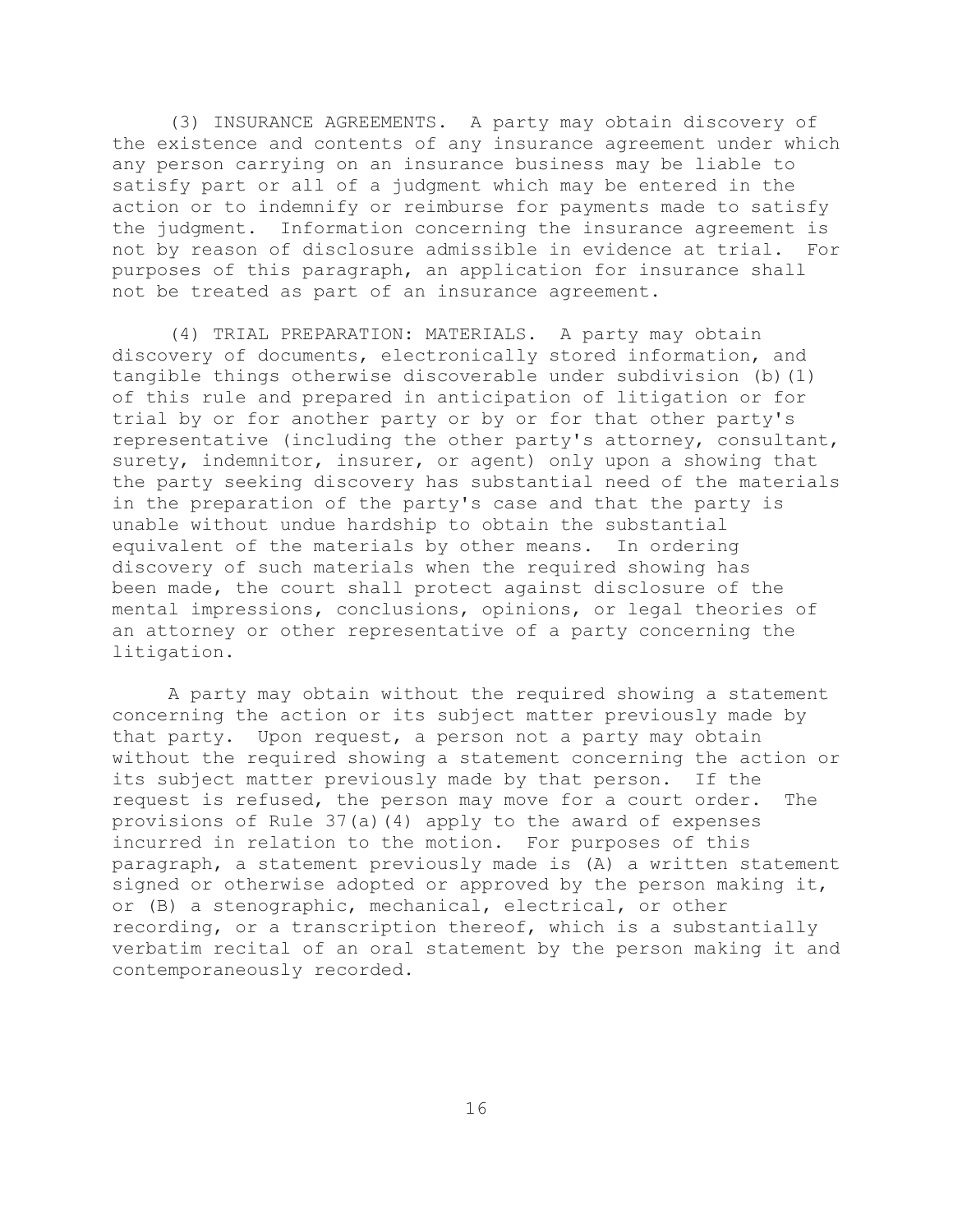(5) TRIAL PREPARATION: EXPERTS.

(A) Subject to the provisions of Rule 16.1 in Tier 1 cases, a party may depose any person who has been identified as an expert whose opinions may be presented at trial. If Rule  $26(a)(2)(A)$  requires a report from the expert, the deposition may be conducted only after the report is provided.

(B) Trial-Preparation Protection for Draft Reports or Disclosures. Rule 26(b)(4) protects drafts of any report or disclosure required under Rule 26(a)(2), regardless of the form in which the draft is recorded.

(C) Trial-Preparation Protection for Communications Between a Party's Attorney and Expert Witnesses. Rule 26(b)(4) protects communications between the party's attorney and any witness required to provide a report under Rule 26(a)(2)(A), regardless of the form of the communications, except to the extent that the communications:

(i) relate to compensation for the expert's study or testimony;

(ii) identify facts or data that the party's attorney provided and that the expert considered in forming the opinions to be expressed; or

(iii) identify assumptions that the party's attorney provided and that the expert relied on in forming the opinions to be expressed.

(D) Subject to the provisions of Rule 16.1 in Tier 1 cases, a party may, through interrogatories and/or by deposition, discover facts known or opinions held by an expert who has been retained or specially employed by another party in anticipation of litigation or preparation for trial and who is not expected to be called as a witness at trial, only as provided in Rule 35(b) or upon a showing of exceptional circumstances under which it is impracticable for the party seeking discovery to obtain facts or opinions on the same subject by other means.

(E) Unless manifest injustice would result, (i) the court shall require that the party seeking discovery pay the expert a reasonable fee for time spent in responding to discovery under Rule 26(b)(5)(A) or Rule 26 b)(5)(D); and (ii) with respect to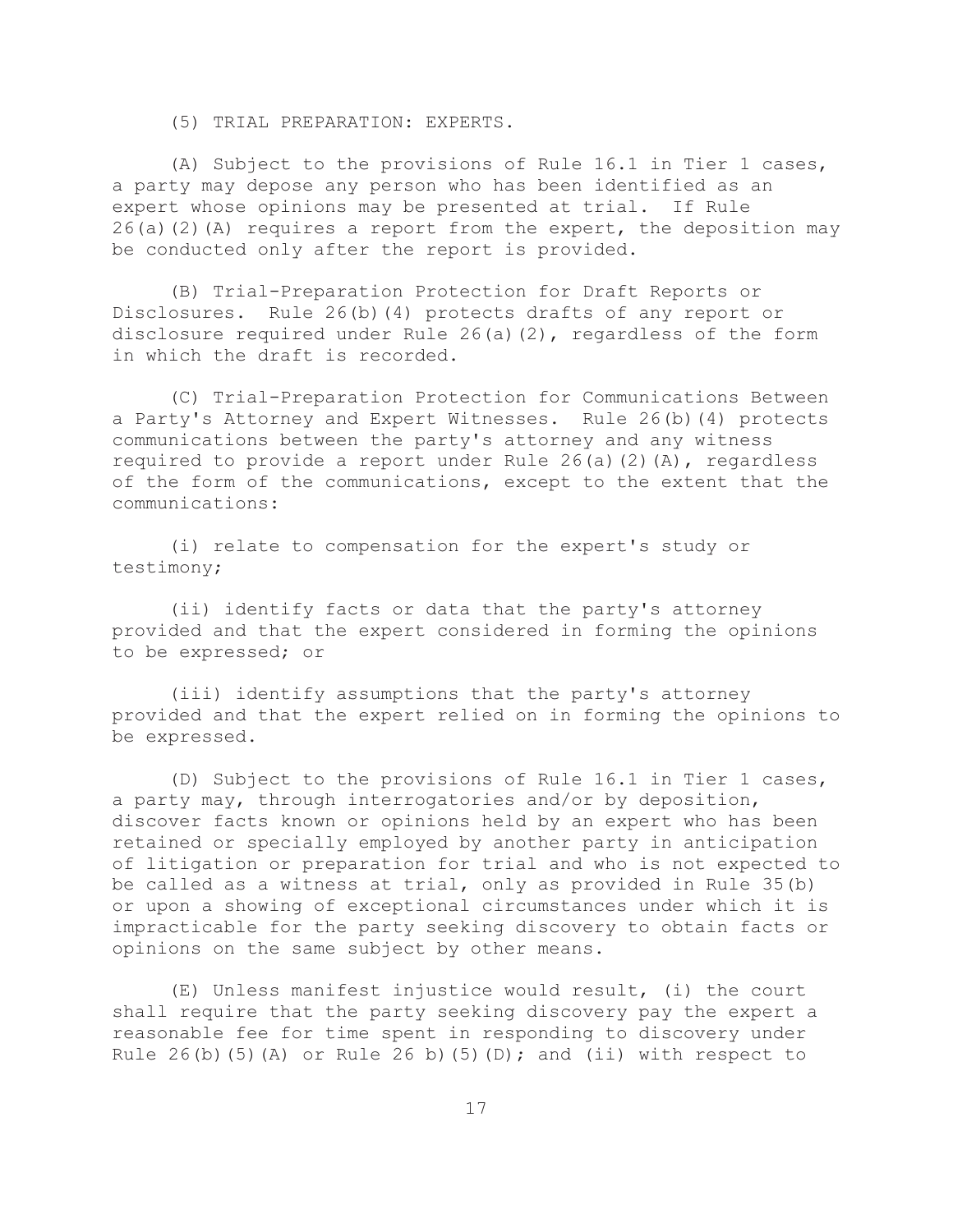discovery obtained under Rule 26(b)(5)(D) the court shall require the party seeking discovery to pay the other party a fair portion of the fees and expenses reasonably incurred by the latter party in obtaining facts and opinions from the expert.

**\*\*\*\***

#### **(d) Timing and Sequence of Discovery.**

(1) TIMING. A party may not seek discovery from any source before the parties have conferred as required by Rule  $26(f)$ , except in a proceeding exempted from initial disclosure under Rule  $26(a)(1)(B)$ , or when authorized by these rules, by stipulation, or by court order.

(2) SEQUENCE. Unless the court upon motion, for the convenience of parties and witnesses and in the interests of justice, orders otherwise, methods of discovery may be used in any sequence, and the fact that a party is conducting discovery, whether by deposition or otherwise, shall not operate to delay any other party's discovery.

**(e) Supplementation of Responses.** A party who has responded to a request for discovery with a response that was complete when made is under no duty to supplement his or her response to include information thereafter acquired, except as follows:

(1) A party is under a duty seasonably to supplement his response with respect to any question directly addressed to (A) the identity and location of persons having knowledge of discoverable matters, and (B) the identity of each person expected to be called as an expert witness at trial, the subject matter on which he or she is expected to testify, and the substance of his or her testimony.

(2) A party is under a duty seasonably to amend a prior response to an interrogatory, request for production, or request for admission if the party learns that (A) the response is in some material respect incomplete or incorrect or (B) the response omits information which if disclosed could lead to the discovery of additional admissible evidence.

(3) A duty to supplement responses may be imposed by order of the court, agreement of the parties, or at any time prior to trial through new requests for supplementation of prior responses.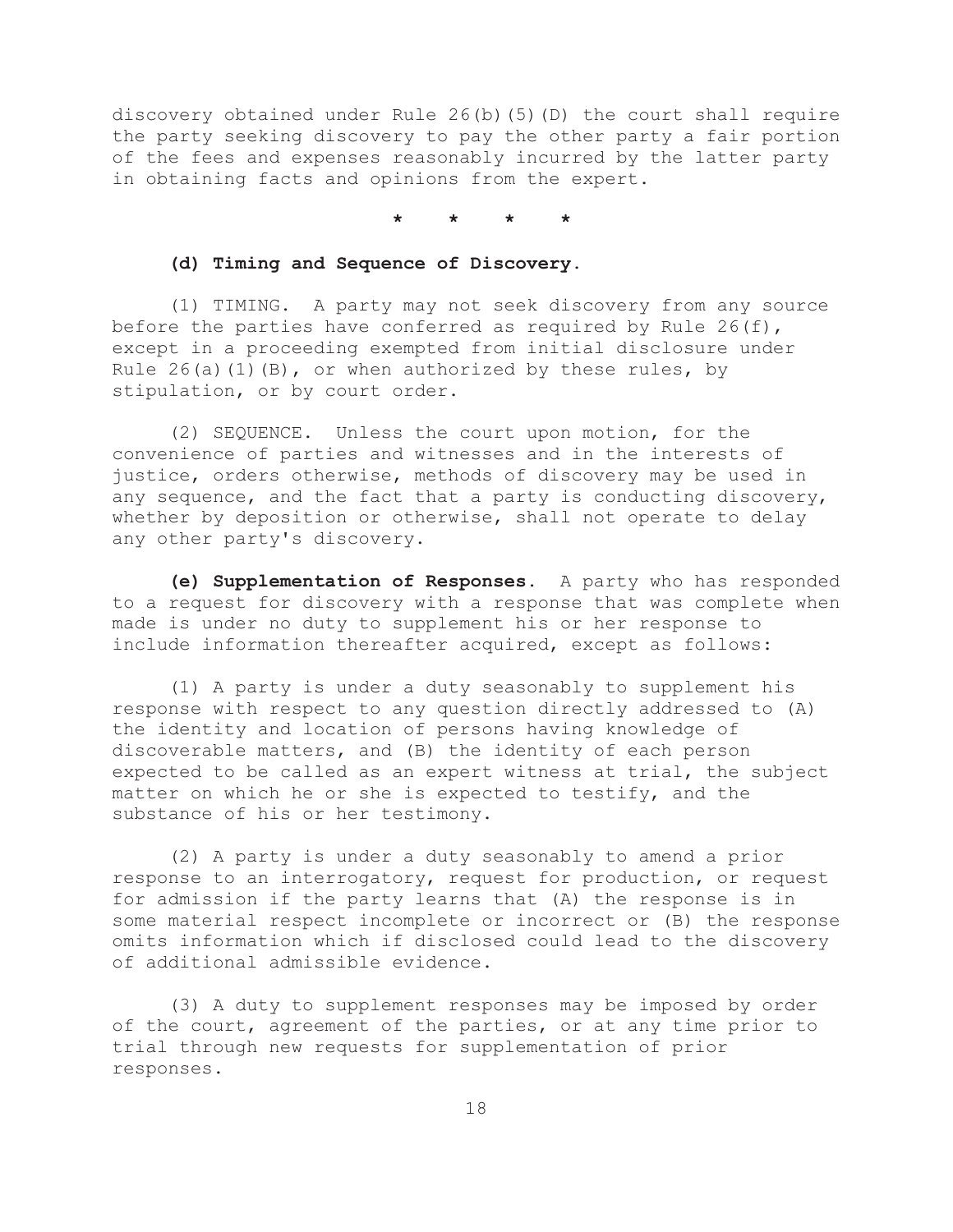#### **(f) Conference of the Parties; Planning for Discovery**.

(1) CONFERENCE TIMING. Except in a proceeding exempted from initial disclosure under Rule 26(a)(1)(B) or when the court orders otherwise, the parties must confer as soon as practicable -- and in any event at least 21 days before a scheduling conference is to be held under Rule 16(b).

(2) CONFERENCE CONTENT; PARTIES' RESPONSIBILITIES. In conferring, the parties must consider the nature and basis of their claims and defenses and the possibilities for promptly settling or resolving the case; make or arrange for the disclosures required by Rule  $26(a)(1)$ ; discuss any issues about preserving discoverable information; and develop a proposed discovery plan. The attorneys of record and all unrepresented parties that have appeared in the case are jointly responsible for arranging the conference, for attempting in good faith to agree on the proposed discovery plan, and for submitting to the court within 14 days after the conference a written report outlining the plan. The court may order the parties or attorneys to attend the conference in person.

(3) DISCOVERY PLAN. A discovery plan must state the parties' views and proposals on:

(A) what changes should be made in the timing, form, or requirement for disclosures under Rule 26(a), including a statement of when initial disclosures were made or will be made;

(B) the subjects on which discovery may be needed, when discovery should be completed, and whether discovery should be conducted in phases or be limited to or focused on particular issues;

(C) any issues about disclosure, discovery, or preservation of electronically stored information, including the form or forms in which it should be produced;

(D) any issues about claims of privilege or of protection as trial-preparation materials, including -- if the parties agree on a procedure to assert these claims after production -- whether to<br>ask the court to include their agreement in an order under Rule<br>502 of the Hawai'i Rules of Evidence; ask the court to include their agreement in an order under Rule 502 of the Hawai'i Rules of Evidence;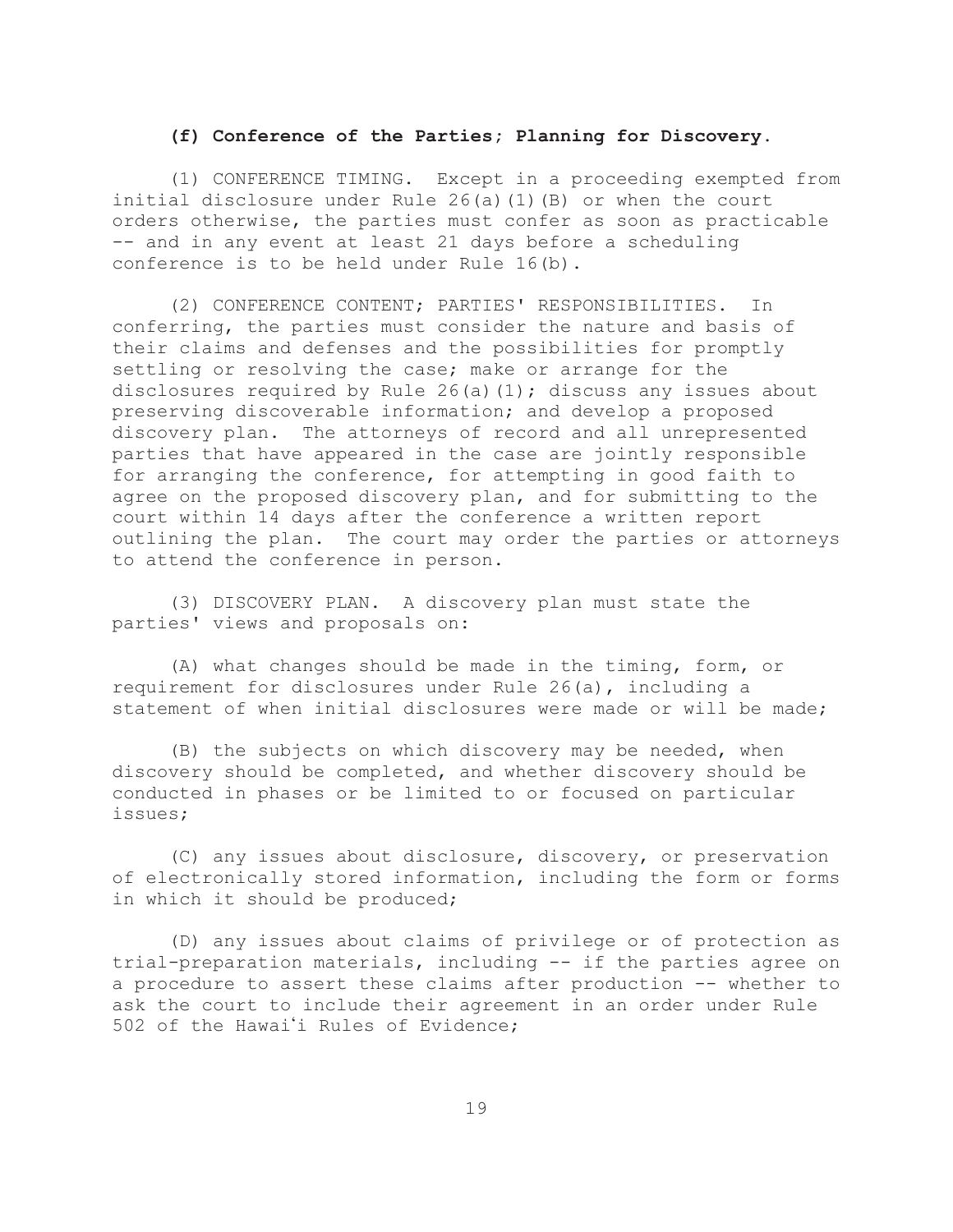(E) what changes should be made in the limitations on discovery imposed under these rules or by the Rules of the Circuit Courts, and what other limitations should be imposed; and

(F) any other orders that the court should issue under Rule  $26(c)$  or under Rule  $16(b)$  and  $(c)$ .

**(g) Discovery Conference**. At any time after the commencement of an action the court may direct the attorneys for the parties to appear before it for a conference on the subject of discovery. The court shall do so upon motion by the attorney for any party if the motion includes:

(1) A statement of the issues as they then appear;

(2) A proposed plan and schedule of discovery;

(3) Any limitations proposed to be placed on discovery;

(4) Any other proposed orders with respect to discovery; and

(5) A statement showing that the attorney making the motion has made a reasonable effort to reach agreement with opposing attorneys on the matters set forth in the motion. Notice of the motion shall be served on all parties. Objections or additions to matters set forth in the motion shall be served not later than 10 days after service of the motion.

Each party and the party's attorney are under a duty to participate in good faith in the framing of a discovery plan if a plan is proposed by the court or by the attorney for any party.

Following the discovery conference, the court shall enter an order tentatively identifying the issues for discovery purposes, establishing a plan and schedule for discovery, setting limitations on discovery, if any, and determining such other matters, including the allocation of expenses and the appointment of a discovery master, as are necessary for the proper management of discovery in the action. An order may be altered or amended whenever justice so requires.

Subject to the right of a party who properly moves for a discovery conference to prompt convening of the conference, the court may combine the discovery conference with a pretrial conference authorized by Rule 16.

$$
\star\qquad\star\qquad\star\qquad\star
$$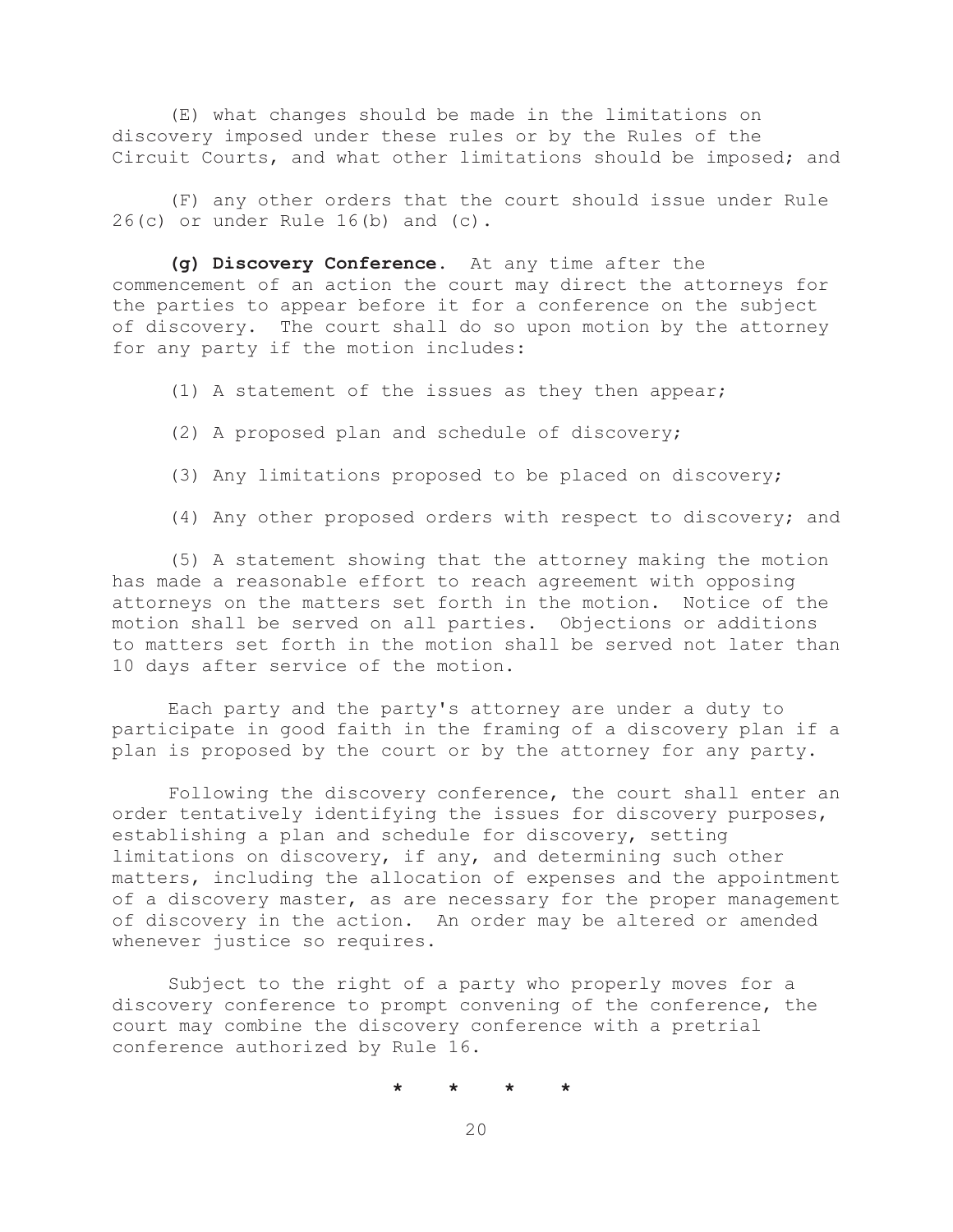#### **HRCP Rule 29. STIPULATIONS REGARDING DISCOVERY PROCEDURE.**

Unless otherwise directed by the court, the parties may by written stipulation (1) provide that depositions may be taken before any person, at any time or place, upon any notice, and in any manner and when so taken may be used like other depositions, and (2) modify other procedures governing or limitations placed upon discovery, except that: (a) the limitations on discovery set forth in Rule 16.1(c) for Tier 1 cases may only be modified as provided in that rule; and (2) stipulations extending the time provided in Rules 33, 34, and 36 for responses to discovery may, if they would interfere with any time set for completion of discovery, for hearing of a motion, or for trial, be made only with the approval of the court.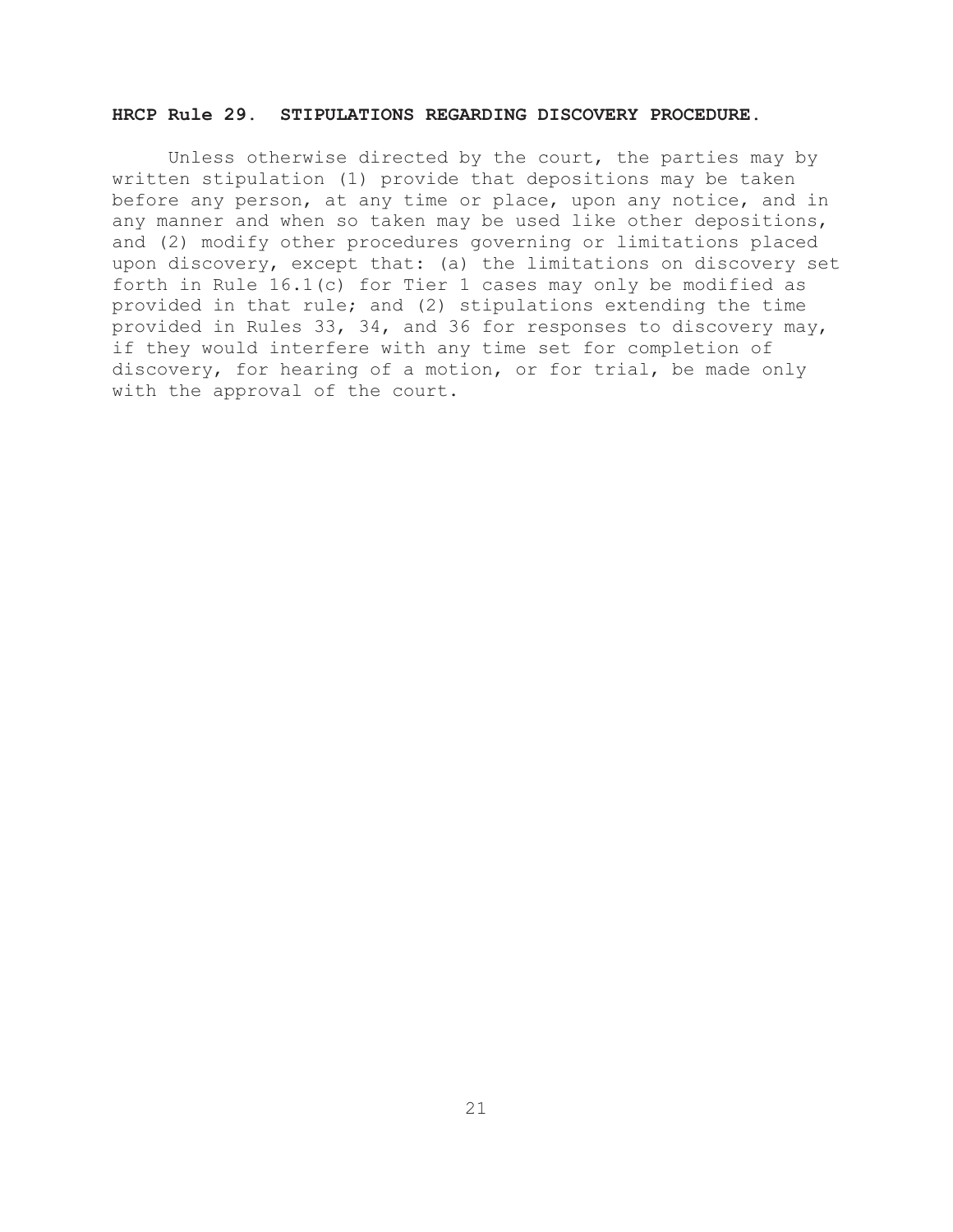II. AMENDED RULES OF THE CIRCUIT COURTS OF IDED RULES OF THE C<br>THE STATE OF HAWAI<sup>.</sup> THE STATE OF HAWAI'I (RCCH)

**RCCH Rule 3. FORM OF PLEADINGS AND MOTIONS.**

**\*\*\*\***

**(c) Form of first page.** The first page of each document, except as provided hereinbelow in (d), shall be in the following form:

(1) The space at the top left of the center of the page shall contain the name, code number, email address, office address and telephone number of the attorney for the party in whose behalf the document is filed, or of the party if the party is self-represented;

**\*\*\*\***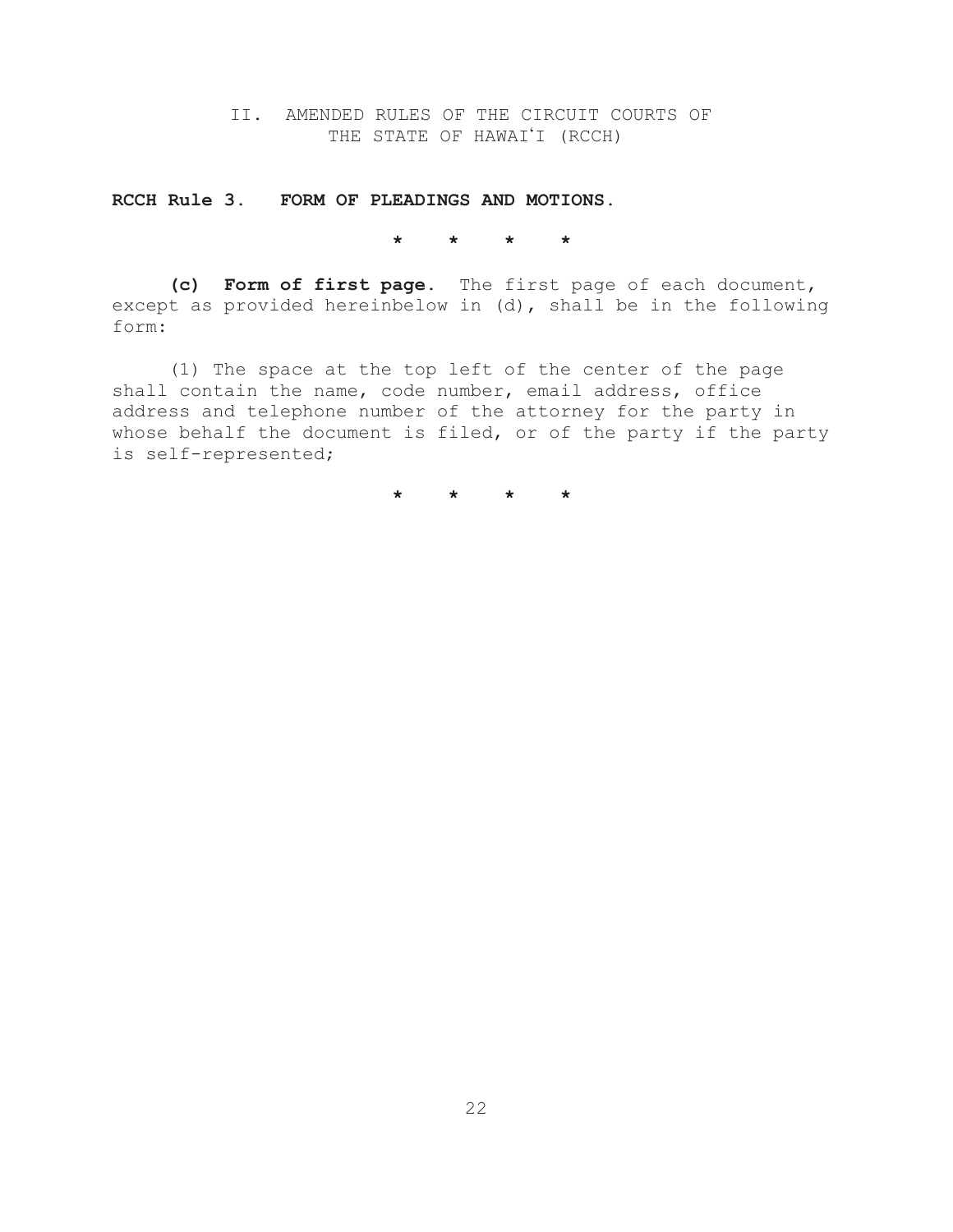# **RCCH Rule 4. PARTIES WITHOUT COUNSEL.**

Parties who appear in person without counsel shall notify the clerk in writing of their names, their mailing and residence addresses, email address, and telephone numbers and shall keep the clerk informed by proper written notices of changes in the addresses and telephone numbers so given. All such notices shall be duly indexed and filed in the folio for the case.

**\*\*\*\***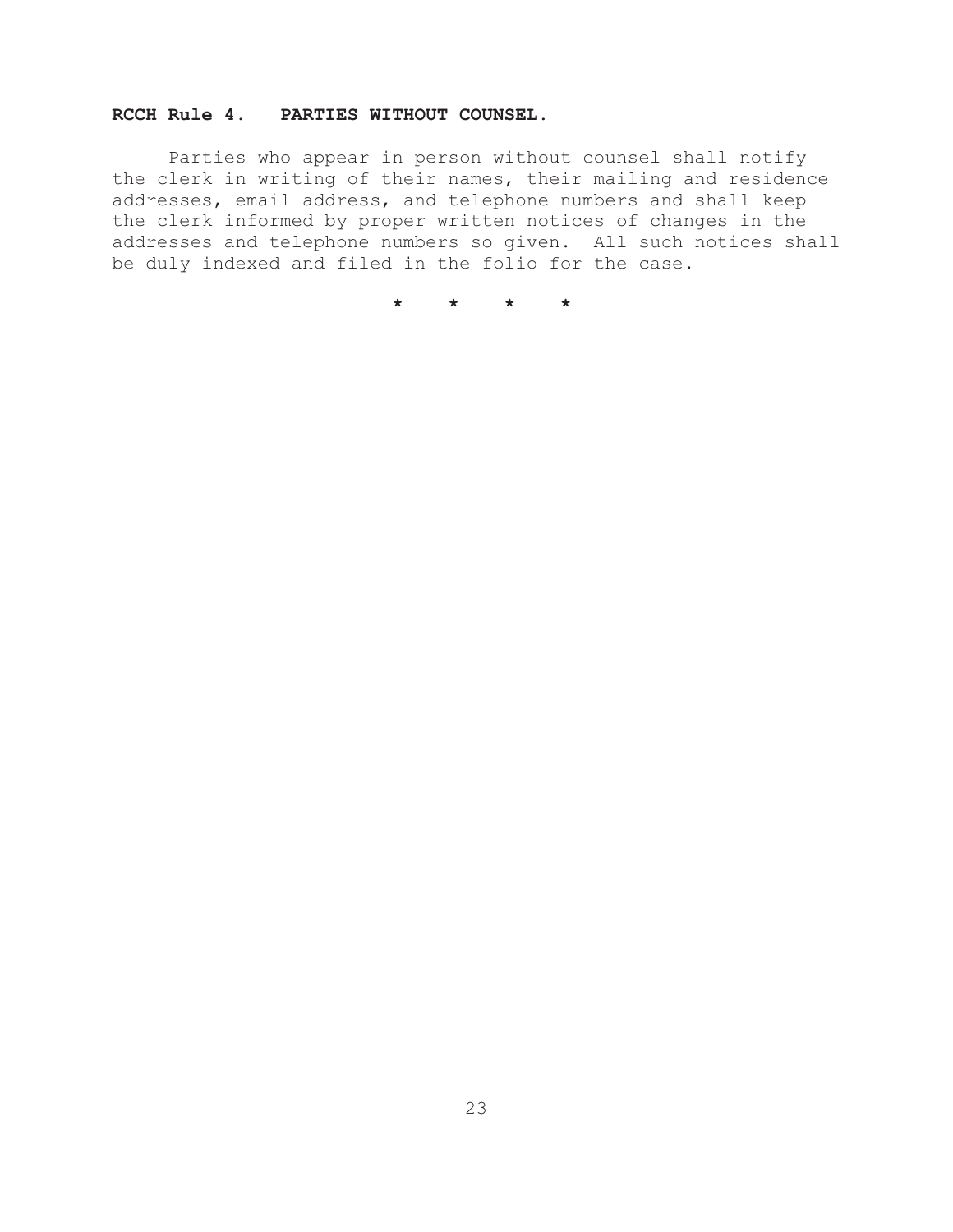#### **RCCH Rule 12. SCHEDULING**.

#### **(a) Scheduling Order**.

(1) ISSUING ORDER. Except in categories of actions exempted by Rule 12(b) and cases designated as complex litigation under Rule  $12(c)$ , the trial judge must issue a scheduling order after consulting with the parties' attorneys and any unrepresented parties at a scheduling conference.

(2) TIME TO ISSUE. The judge must issue the scheduling order as soon as practicable, but unless the judge finds good cause for delay, the judge must issue it within the earlier of 90 days after any defendant has been served with the complaint or 60 days after any defendant has appeared.

(3) CONTENTS OF THE SCHEDULING ORDER.

(A) *Required Contents*. The judge shall enter an order governing and addressing: (i) the setting of a date for trial; (A) Required Contents. The judge shall er governing and addressing: (i) the setting of a<br>(ii) disclosures under Rule 26(a) of the Hawai<sup>\*</sup> (ii) disclosures under Rule  $26(a)$  of the Hawai'i Rules of Civil Procedure; (iii) the extent of discovery to be permitted; (iv) the discovery completion date; (v) deadlines for motions to be filed and heard, to join other parties, and to amend pleadings; and (vi) the assignment of a case to a tier under Rule 16.1 of filed and<br>and (vi) t<br>the Hawai' the Hawai'i Rules of Civil Procedure.

(B) *Permitted Contents*. The scheduling order may:

(i) modify the timing of disclosures under Rules 26(a) and i) modify the timing of disclosures unde<br>26(e) of the Hawai'i Rules of Civil Procedure;

(ii) modify the extent of discovery;

(iii) provide for disclosure, discovery, or preservation of electronically stored information;

(iv) include any agreements the parties reach for asserting claims of privilege or of protection as trial-preparation material after information is produced;

(v) direct that before moving for an order relating to discovery, the movant must request a conference with the court;

(vi) set dates for pretrial conferences, including a final pretrial conference;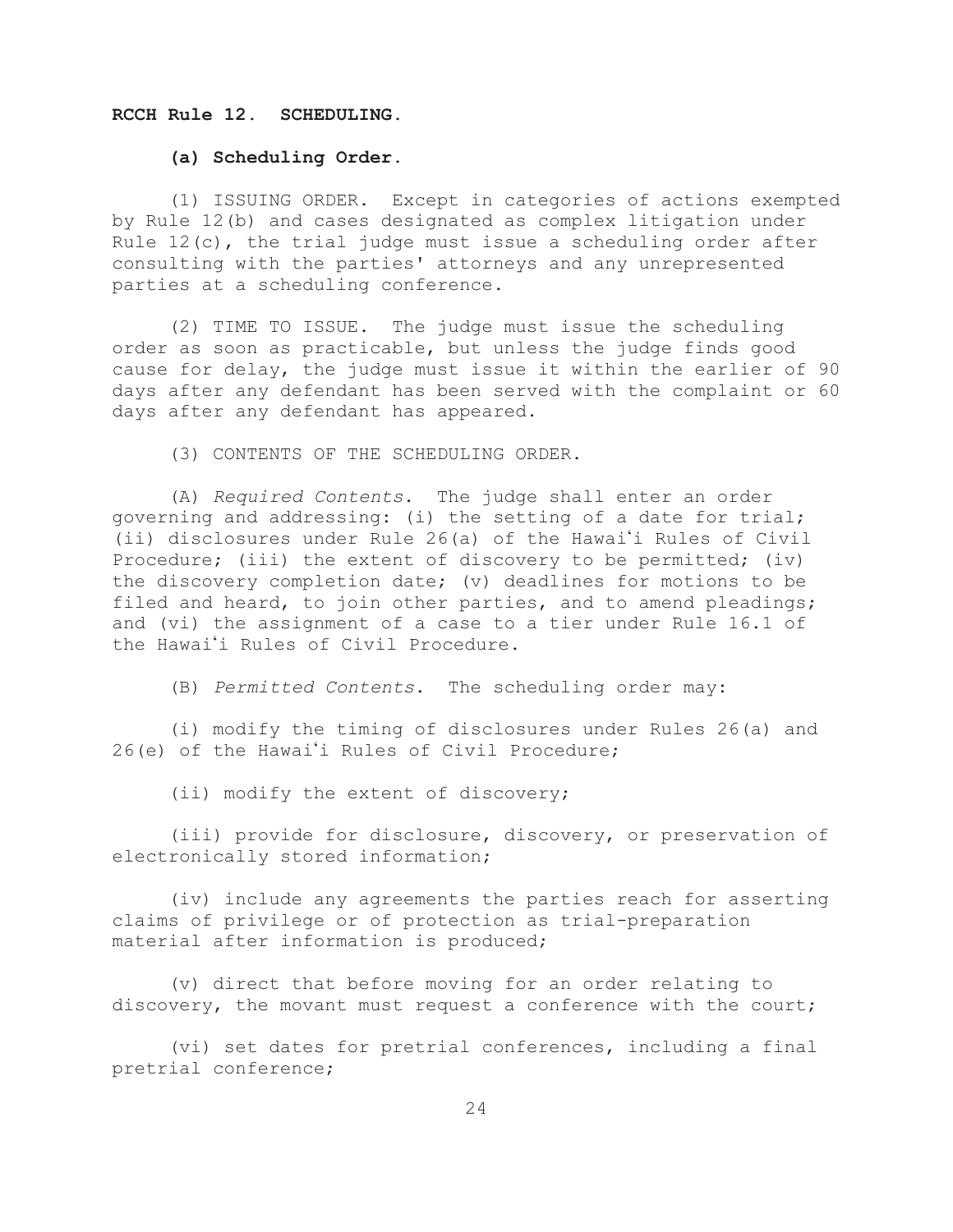(vii) set deadlines for the exchange and submission of trial materials, including exhibits, stipulations, deposition and trial preservation testimony, proposed jury instructions, and proposed questions for jury selection; and

(viii) include other appropriate matters.

(4) SCHEDULING CONFERENCE. Within the earlier of 14 days after any defendant has been served with the complaint or has appeared, the plaintiff shall file a notice requesting a Scheduling Conference to be set by the court. The court shall then issue an order or a notice setting the Scheduling Conference date. The plaintiff shall promptly serve the order or notice issued by the court setting the Scheduling Conference date on all parties who have been served with the complaint, except those who have appeared in the case before the order or notice was issued. The Scheduling Conference shall be attended by each party who has appeared in the case or that party's lead counsel.

(5) MODIFYING A SCHEDULE. A schedule may be modified only for good cause and with the judge's consent.

(6) CONFERENCE OF THE PARTIES; PLANNING FOR DISCOVERY.

(A) *Timing of Parties' Conference*. Except in a proceeding exempted from initial disclosure under Rule 26(a)(1)(B) of the exempt<br>Hawai' Hawai'i Rules of Civil Procedure or when the court orders otherwise, the parties must confer as soon as practicable -- and in any event at least 21 days before a scheduling conference is otherwise, the parties must confer as soot<br>in any event at least 21 days before a so<br>to be held under Rule 16(b) of the Hawai<sup>4</sup> to be held under Rule 16(b) of the Hawai'i Rules of Civil Procedure.

(B) *Matters Considered in Parties' Conference; Parties' Responsibilities*. In conferring, the parties must consider the nature and basis of their claims and defenses and the possibilities for promptly settling or resolving the case; make or arrange for the disclosures required by Rule 26(a)(1) of the possik<br>or arı<br>Hawaiʻ Hawai'i Rules of Civil Procedure; discuss whether the case should or arrange for the disclosures required by Rule 26(a)(1) of t<br>Hawai'i Rules of Civil Procedure; discuss whether the case sh<br>be assigned to Tier 1 or Tier 2 under Rule 16.1 of the Hawai' be assigned to Tier 1 or Tier 2 under Rule 16.1 of the Hawai'i Rules of Civil Procedure; discuss any issues about preserving discoverable information; and develop a proposed discovery plan. The attorneys of record and all unrepresented parties that have appeared in the case are jointly responsible for arranging the conference, for attempting in good faith to agree on the proposed discovery plan, and for submitting to the court within 14 days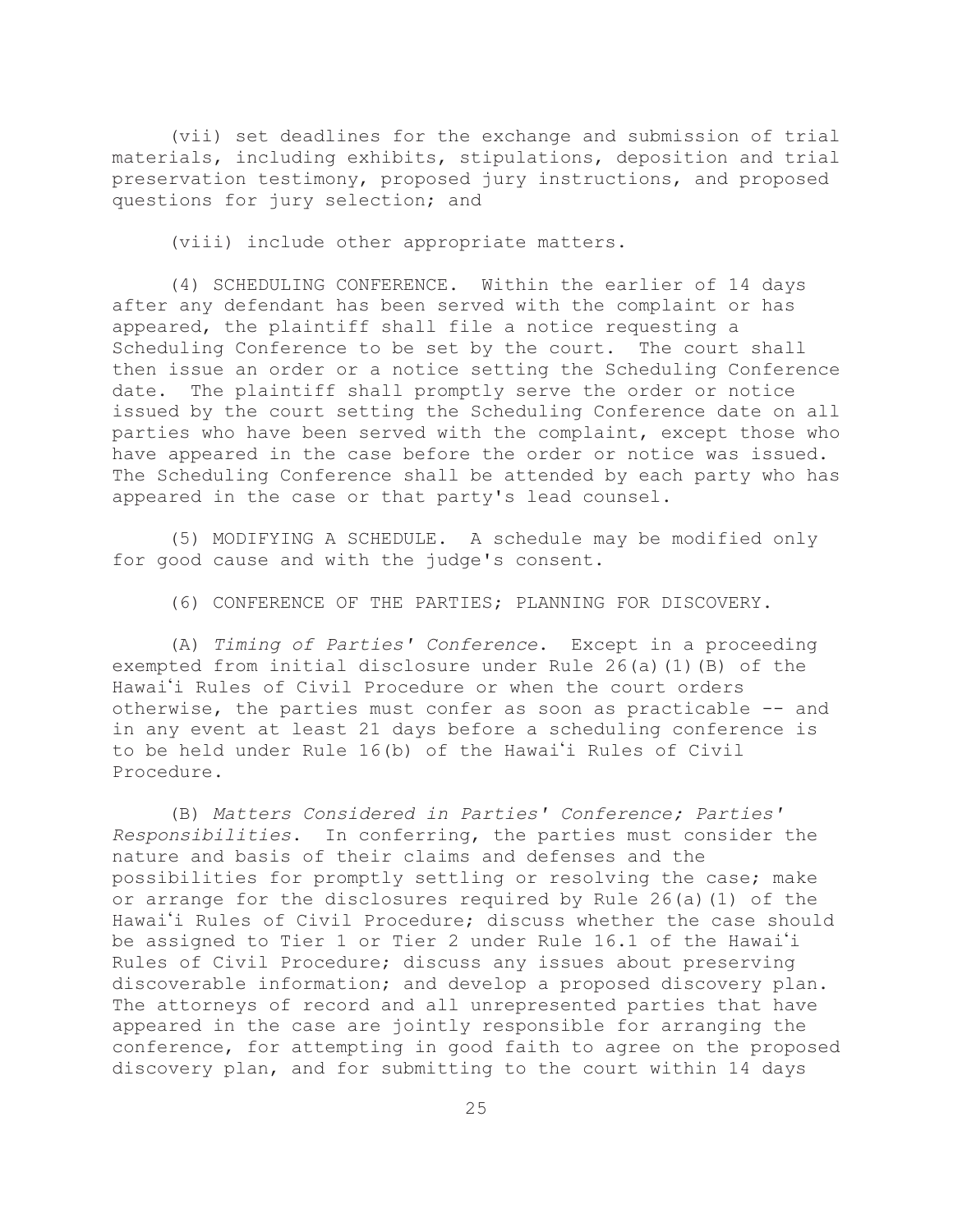after the conference a written report outlining the plan. The court may order the parties or attorneys to attend the conference in person.

(C) *Discovery Plan*. A discovery plan must state the parties' views and proposals on:

(i) what changes should be made in the timing, form, or i) what changes should be made in the timing, form, or<br>requirement for disclosures under Rule 26(a) of the Hawai'i Rules of Civil Procedure, including a statement of when initial disclosures were made or will be made;

(ii) the subjects on which discovery may be needed, when discovery should be completed, and whether discovery should be conducted in phases or be limited to or focused on particular issues;

(iii) any issues about disclosure, discovery, or preservation of electronically stored information, including the form or forms in which it should be produced;

(iv) any issues about claims of privilege or of protection as trial-preparation materials, including -- if the parties agree on a procedure to assert these claims after production -- whether to ask the court to include their agreement in an order;

(v) what changes should be made in the limitations on v) what changes should be made in the limitations on)<br>discovery imposed under the Hawai'i Rules of Civil Procedure or these rules, and what other limitations should be imposed; and

(vi) any other orders that the court should issue under Rule vi) any other orders that the court should issue under Ru)<br>26(c) or under Rule 16(b) and (c) of the Hawaiʻi Rules of Civil Procedure.

(7) SCHEDULING CONFERENCE STATEMENT. Unless otherwise ordered by the court, each party shall file with the court and serve on all parties a "Scheduling Conference Statement" no later than seven (7) days prior to the scheduling conference. The Scheduling Conference Statement shall include the following:

(A) A short statement of the nature of the case;

(B) A statement of jurisdiction with cited authority for jurisdiction and a short description of the facts conferring venue;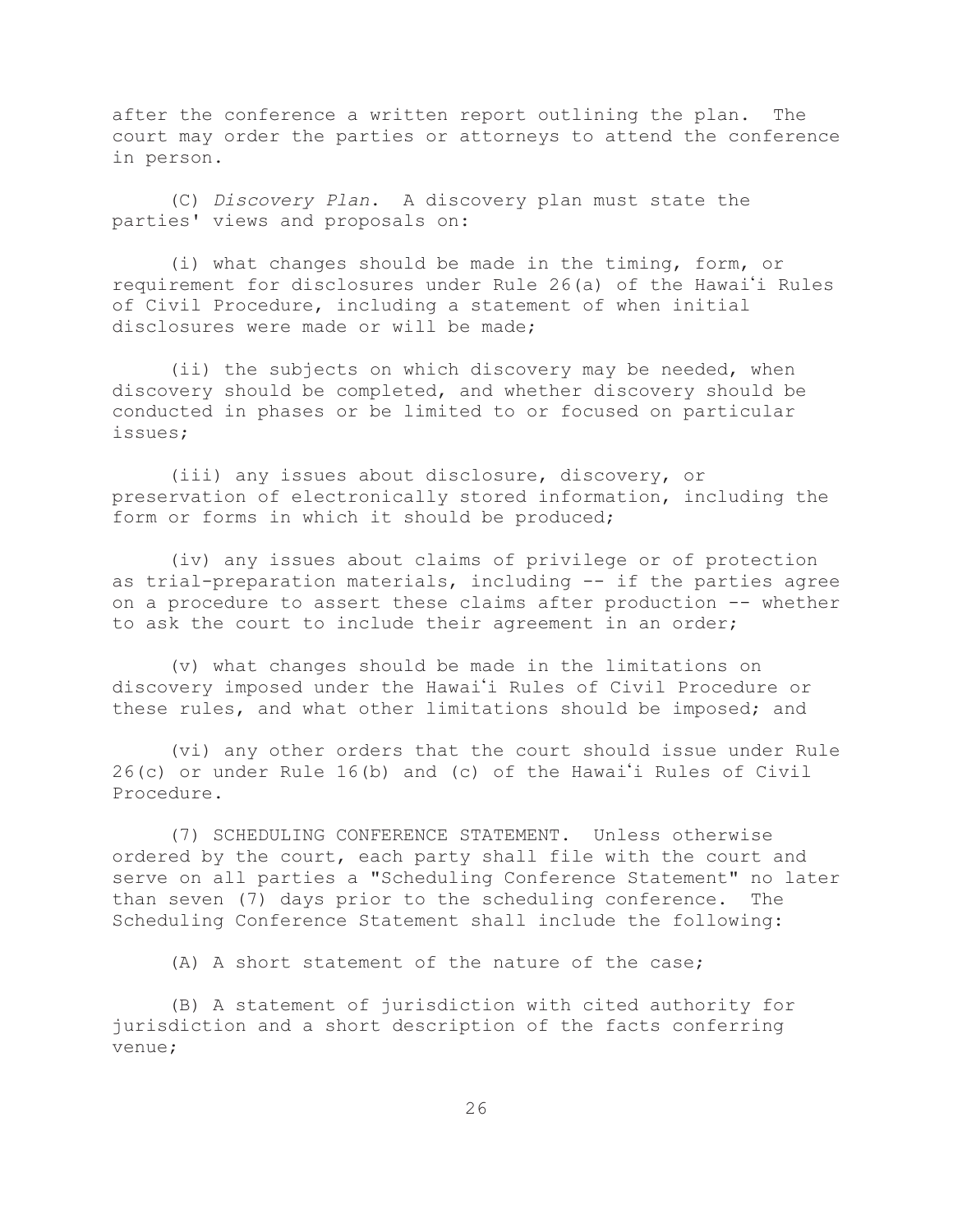(C) Whether jury trial has been demanded;

(D) Whether the case should be assigned to Tier 1 or Tier 2 D) Whether the case should be assigned to Tier 1 on)<br>under Rule 16.1 of the Hawai'i Rules of Civil Procedure;

(E) A statement addressing the appropriateness, extent, and E) A statement addressing the appropriateness, ex<br>timing of disclosures pursuant to Rule 26 of the Hawai<sup>\*</sup> timing of disclosures pursuant to Rule 26 of the Hawai'i Rules of Civil Procedure that are not covered by the report(s) filed timing of disclosures pursuant to Ru<br>Civil Procedure that are not covered<br>pursuant to Rule 26(f) of the Hawai' pursuant to Rule 26(f) of the Hawai'i Rules of Civil Procedure;

(F) A list of discovery completed, discovery in progress, motions pending, and hearing dates;

(G) A statement addressing the appropriateness of any of the special procedures or other matters specified in Rule 16(c) of G) *l*<br>special pi<br>the Hawai the Hawai'i Rules of Civil Procedure that are not covered by the special procedures or other matters specified in Rule 16(c) of<br>the Hawai'i Rules of Civil Procedure that are not covered by t<br>report(s) filed pursuant to Rule 26(f) of the Hawai'i Rules of Civil Procedure;

(H) A statement identifying any related case, including pending cases as well cases that have been adjudicated or have otherwise been terminated, in any state or federal court;

(I) Additional matters at the option of the parties.

Each party shall certify that it has conferred pursuant to paragraph (a)(6) or state the reasons why the parties did not fulfill the requirement to confer.

(8) ATTENDANCE AND MATTERS FOR CONSIDERATION AT A SCHEDULING CONFERENCE. All parties receiving notice of the scheduling conference shall attend in person or by counsel and shall be prepared to discuss the following subjects:

(A) Service of process on parties not yet served;

(B) Jurisdiction and venue;

(C) Anticipated motions, and deadlines as to the filing and hearing of motions;

(D) Appropriateness and timing of motions for dismissal or (D) Appropriateness and timing of motions for dismissal<br>for summary judgment under Rule 12 or Rule 56 of the Hawai'i Rules of Civil Procedure;

(E) Deadlines to join other parties and to amend pleadings;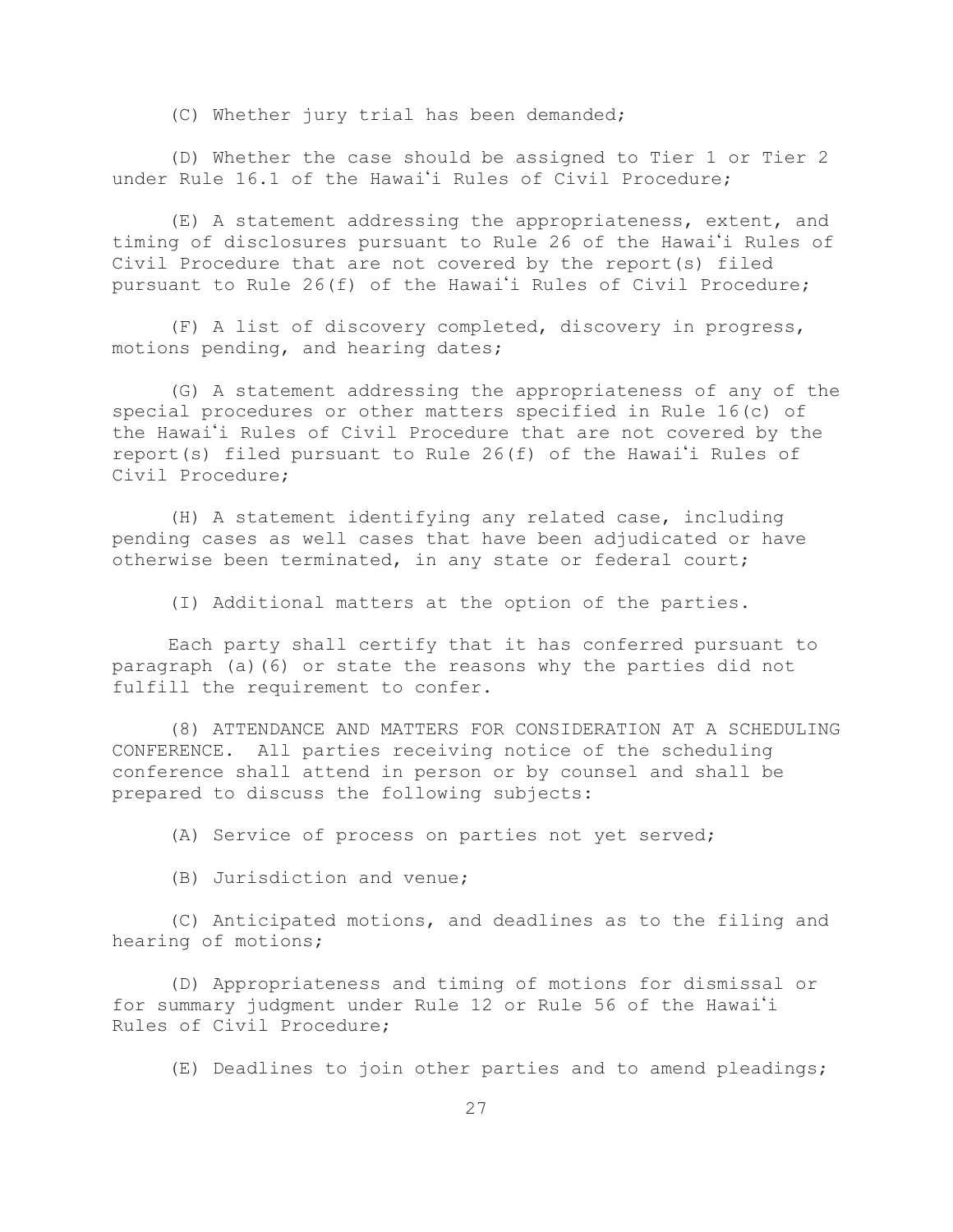(F) Whether the case should be assigned to Tier 1 or Tier 2 F) Whether the case should be assigned to Tier 1)<br>.under Rule 16.1 of the Hawai'i Rules of Civil Procedure

(G) Anticipated or remaining discovery, including discovery cut-off;

(H) The control and scheduling of discovery, including orders affecting disclosures and discovery pursuant to Rule 16.1, (H) The control and scheduling of discovery, including<br>16 orders affecting disclosures and discovery pursuant to Rule<br>26, and Rules 29 through 37 of the Hawaiʻi Rules of Civil Procedure;

(I) Further proceedings, including setting dates for additional pretrial conference(s), settlement conference, final pretrial conference, submission and exchange of trial materials, and trial, and compliance with Rule 12.1;

(J) Appropriateness of special procedures such as consolidation of actions for discovery or pretrial, alternative dispute resolution procedures, or application of procedures for cases designated as complex litigation;

(K) Modification of the standard pretrial procedures specified by this rule on account of the relative simplicity or complexity of the action or proceeding;

(L) Prospects for settlement, including participation in the court's mediation program or any other alternative dispute resolution process;

(M) Any other matters that may be conducive to the just, efficient, and economical determination of the action or proceeding, including the definition or limitation of issues, or efficient, and economical determination of the action or<br>proceeding, including the definition or limitation of issues, o<br>any of the other matters specified in Rule 16(c) of the Hawaiʻi Rules of Civil Procedure.

#### **(b) Exempt actions**.

(1) CATEGORIES OF EXEMPT ACTIONS. The following categories of actions are exempt from the provisions of Rule 12(a):

(A) foreclosure;

(B) cases included in and not exempted from the Court Annexed Arbitration Program established by Hawai-i Revised Statutes § 601-20;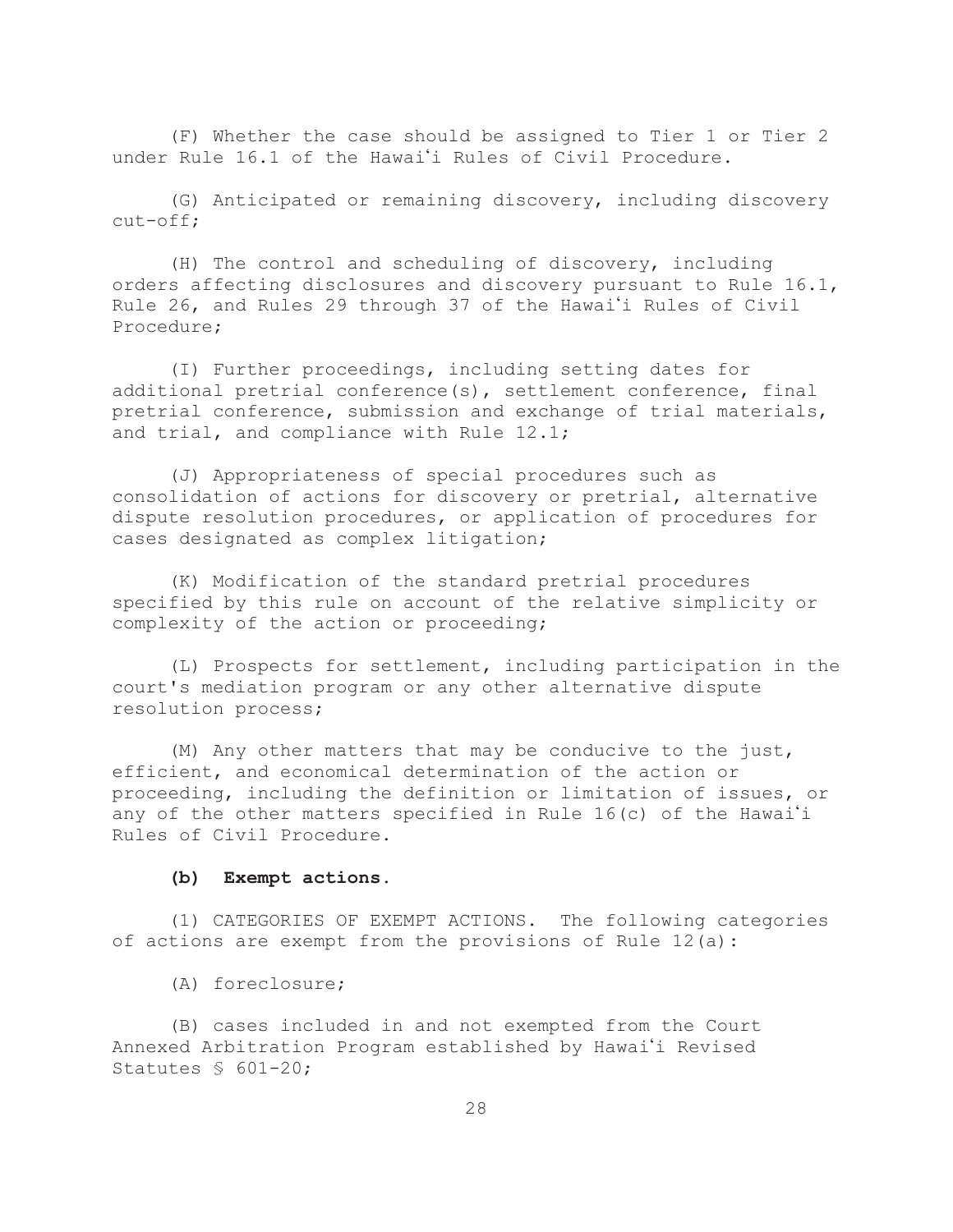(C) agency appeals pursuant to Hawai-i Revised Statutes Chapter 91;

(D) consumer debt collection;

- (E) quiet title; and
- (F) mechanic's and materialman's lien.

(2) SCHEDULING FOR EXEMPT ACTIONS. For actions exempted under paragraph  $(b)$  (1), unless otherwise ordered by the court, within 8 months after the complaint has been filed, the plaintiff shall file a notice requesting a trial setting/status conference to be set by the court. After holding the conference, or based on the pleadings, the court shall establish the trial date or other appropriate deadlines for resolving the case. The court, in its discretion, may require the parties in whole or in part to follow the scheduling conference procedures set forth in Rule 12(a). The court may also consider alternative dispute resolution options and other matters which may be conducive to the just, efficient, and economical determination of the case.

**(c) Designation as complex litigation**. Any party may move to have a case designated by the court as Complex Litigation within 8 months after a complaint has been filed or at any time upon good cause shown. The judge hearing the Motion for Designation as Complex Litigation will have complete and unreviewable discretion in making the determination. Upon such a designation by the court, in cases where a jury will decide all issues the case will be assigned to a trial judge for handling until conclusion. In non-jury cases, the case will be assigned to a trial judge for handling until trial, but may be reassigned to a separate judge for the actual trial. This rule shall apply to cases filed in the First Circuit and other circuits as ordered by the Civil Administrative Judge of that circuit. Once a case is designated by the court as Complex Litigation, the scheduling and case management of the case shall be governed by orders issued by the judge assigned to the case pursuant to this paragraph (c).

(1) CRITERIA. In determining whether a case should be designated as Complex Litigation, the court shall consider the following criteria: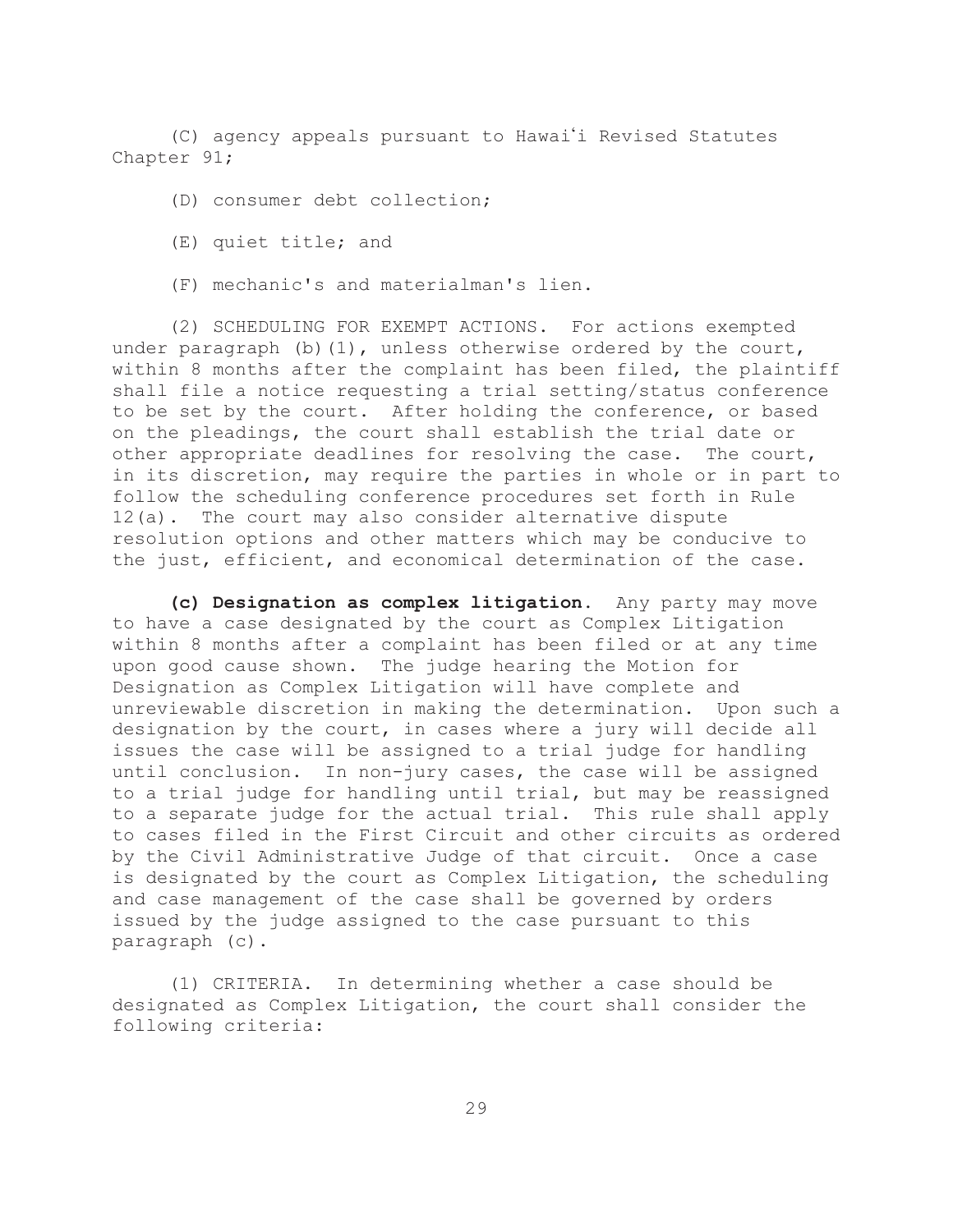(i) The estimated amount in controversy is in excess of \$750,000, excluding interest, attorney's fees and costs;

(ii) The estimated length of trial is six weeks or more;

(iii) The number of parties, including all plaintiffs and defendants is ten or more:

(iv) One or more of the parties is a person who is not a citizen or resident of the United States;

(v) The anticipated number of expert witnesses is eight or more;

(vi) The case involves complex and multiple issues;

(vii) The subject matter of the case involves either asbestos, natural catastrophes, national trends, construction or class actions;

(viii) Discovery is anticipated to be complex; or

(ix) Any other matters which may be conducive to the just, efficient, and economical determination of the case.

(2) MOTION FOR DESIGNATION. The motion for designation as Complex Litigation shall identify which of the criteria set forth in section (1) applies to the case, and shall set forth wherever applicable, the following information;

(i) A short statement of the nature of the case;

(ii) A list of parties served, in the process of being served or anticipated to be joined in the action;

(iii) Whether jury trial has been demanded or will be demanded;

(iv) A list of anticipated discovery, discovery in progress and completed discovery;

(v) A list of anticipated motions, motions pending and hearing dates; and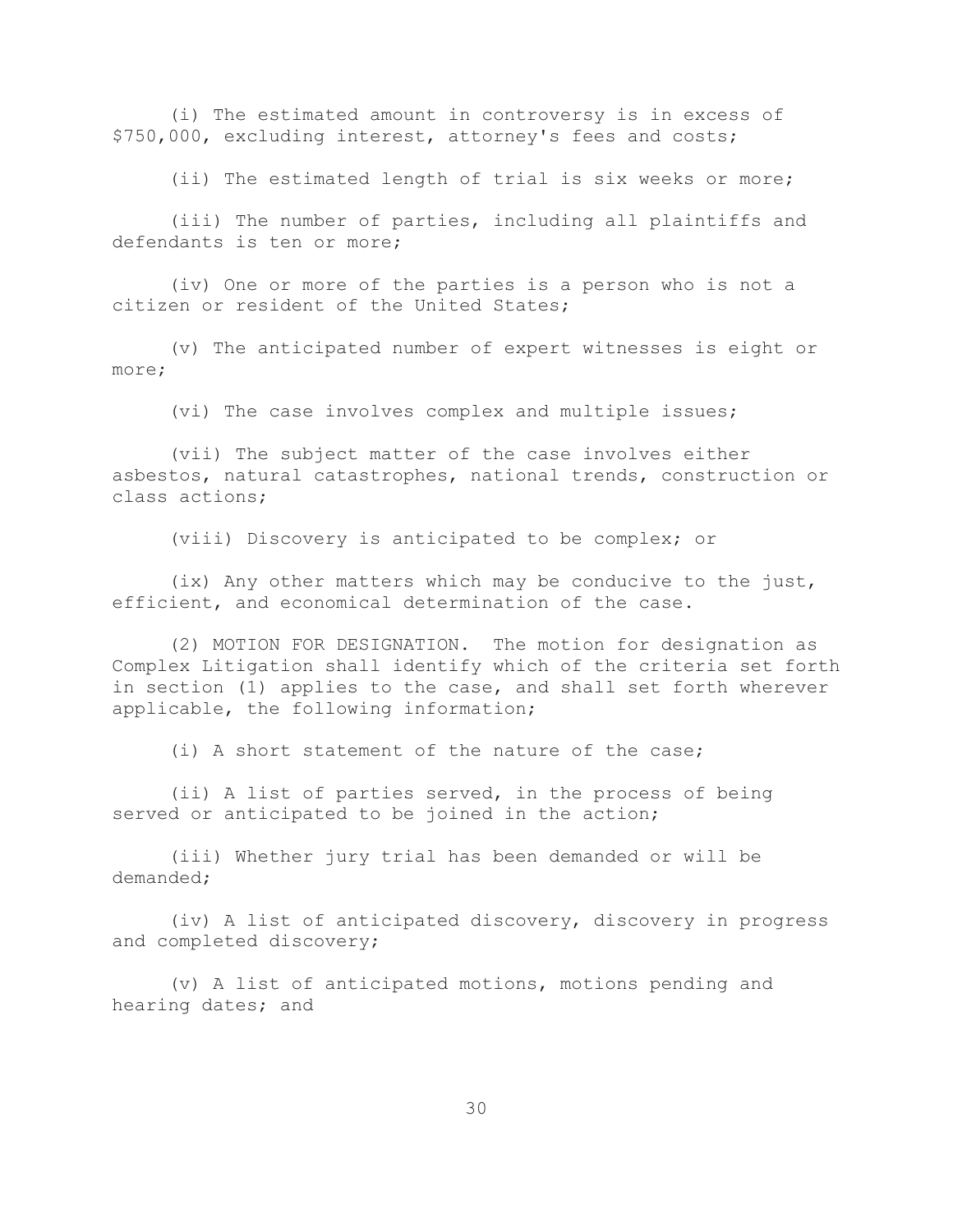(vi) Any other matters which may be conducive to the just, efficient, and economical determination of the action or proceeding, including the definition or limitation of issues.

(3) CASE MANAGEMENT CONFERENCES. The judge assigned to the complex case shall conduct case management conference(s) to determine all deadlines under these rules at which the court may:

(i) Establish deadlines for the following:

(A) A meeting with the Judiciary Center for Alternative Dispute Resolution; and

(B) Other matters as deemed applicable by the court.

(ii) Discuss the following:

(A) Appointment of special masters pursuant to Rules 26 and (A) Appointment of special masters pure<br>53 of the Hawai'i Rules of Civil Procedure;

(B) Discovery schedule, including setting of any further case management conferences; and

(C) Other matters which may be conducive to the just, efficient, and economic determination of the case.

(4) COMPLEX CASE MANAGEMENT ORDER(S). The court may issue complex case management order(s) which may include, but shall not be limited to, the items set forth in section (3). The order(s) shall be binding as to all parties. The provisions of any order shall not excuse compliance with otherwise applicable rules or deadlines unless specifically ordered by the court.

**(d) Final naming of witnesses**. Sixty (60) days prior to the discovery cut off date plaintiff must name all theretofore unnamed witnesses. Thirty (30) days prior to the discovery cut off date defendant must name all theretofore unnamed witnesses.

**(e) Further discovery.** After the deadline for Final Naming of Witnesses, a Motion for Further Discovery can be filed upon a showing of good cause and substantial need. In ruling on a Motion for Further Discovery, the court shall give due<br>consideration to the proportionality factors under Rul<br>the Hawaiʻi Rules of Civil Procedure. consideration to the proportionality factors under Rule 26(b) of the Hawai'i Rules of Civil Procedure.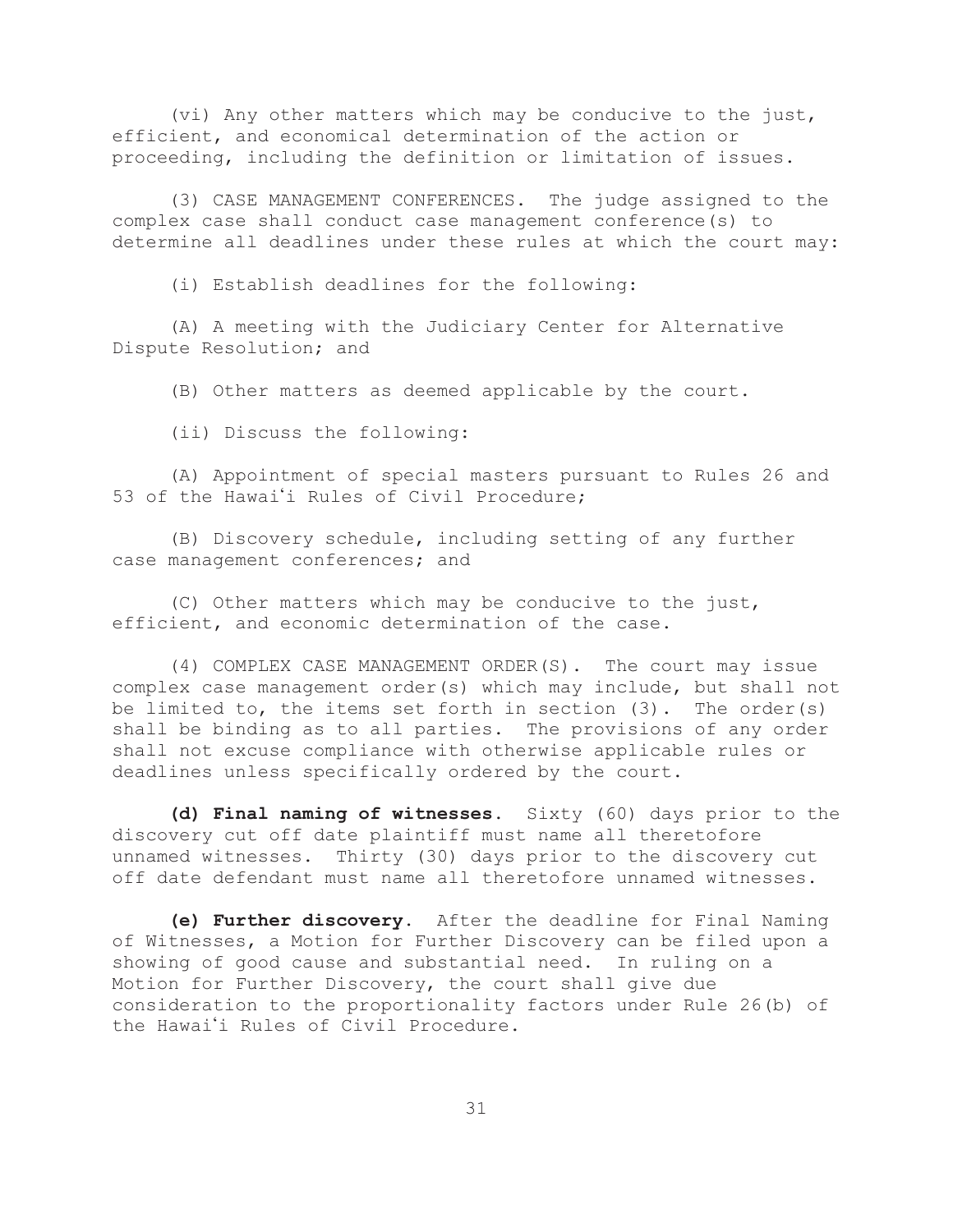**(f) Exclusion of witnesses**. Any party may move the court for an order excluding a witness named by an opposing party if said witness was or should have been known at an earlier date and allowing the witness to testify will cause substantial prejudice to the movant. The movant under this motion must make a statement concerning the prejudice that will be suffered should this new witness be allowed to testify, and why the opposing party either knew or should have known of the witness at an earlier date. The opposing attorney must submit an affidavit stating that the witness was not known at an earlier date, nor with due diligence should have been known.

**(g) Additional witness**. At any time after the time for Final Naming of Witnesses, upon a showing of good cause and substantial need a party may move for the addition of a witness.

**(h) Deviation in time for filing**. Deviations from the time requirements for the filing of any document under this rule shall be allowed only upon good cause shown.

**(i) Dismissal for want of prosecution**. An action may be dismissed sua sponte with written notice to the parties if a notice requesting a Scheduling Conference or trial setting/status conference has not been filed as required by this rule. Such dismissal may be set aside and the action reinstated by order of the court for good cause shown upon motion duly filed not later than ten (10) days from the date of the order of dismissal.

**(j) Discovery cut off.** Discovery shall be cut off 60 days before the assigned trial date.

**(k) Additional party practice**. Any party joining a new party after trial has been set must serve, with the initiating pleading, a copy of the current order(s) setting the trial date and pretrial deadlines. Within 30 days of filing a responsive pleading, any newly joined party may move for a continuance of the trial date or other deviation from the time requirements under these rules or order(s) setting pretrial deadlines.

**(l) Sanctions**. Failure of a party or his attorney to comply with any section of this rule is deemed an undue interference with orderly procedures and unless good cause is shown, the court may, in its discretion, impose sanctions in accord with Rule 12.2(a)(6) of these rules.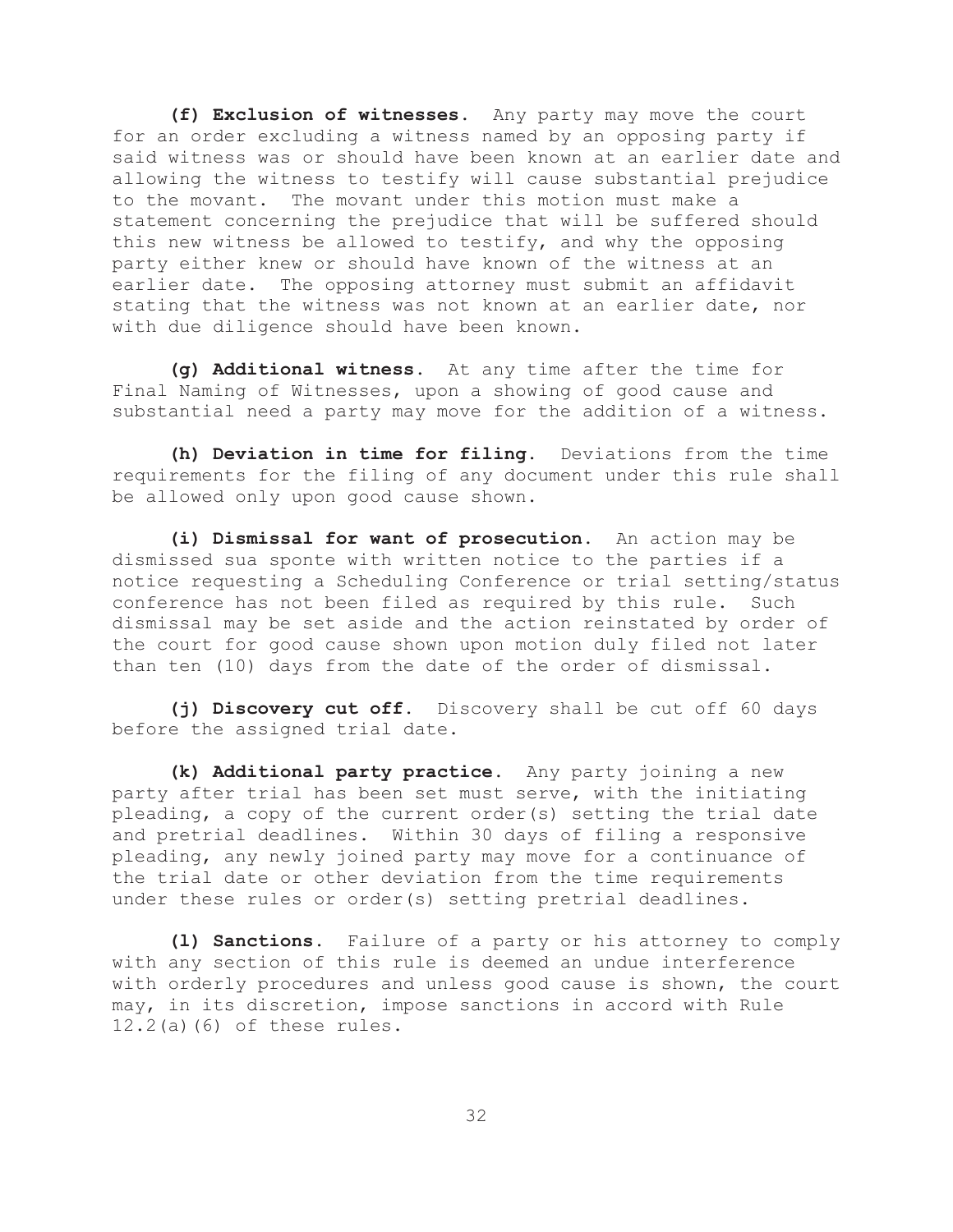#### **[NEW] RCCH RULE 12.1 PRETRIAL STATEMENT**

Unless otherwise ordered by the court, the parties shall serve and file separate pretrial statements no later than seven days before any final pretrial conference scheduled by the court, and if no such conference has been set, then no later than fourteen days before trial. The pretrial statement shall contain the following information:

**(a) Party.** The name of the party or parties on whose behalf the statement is filed.

**(b) Substance of Action.** A brief description of the substance of the claims and defenses presented.

**(c) Undisputed Facts.** A plain and concise statement of all material facts not reasonably disputable. Counsel are expected to make a good faith effort to stipulate to all facts not reasonably disputable for incorporation into the trial record without the necessity of supporting testimony or exhibits.

**(d) Disputed Factual Issues.** A plain and concise statement of all disputed factual issues.

**(e) Relief Prayed.** A detailed statement of all relief requested for all claims and defenses asserted, including a particularized itemization of all elements of damages claimed.

**(f) Points of Law.** A concise statement of each disputed point of law with respect to liability and relief, with reference to statutes and decisions relied upon. Extended legal argument is not to be included in the pretrial statement.

**(g) Witnesses to be Called.** A list of all witnesses likely to be called at trial.

**(h) Exhibits, Schedules, and Summaries.** A list of all documents and other items to be offered as exhibits at the trial, except for impeachment or rebuttal, with a brief statement following each, describing its substance or purpose and the identity of the sponsoring witness.

**(i) Further Discovery or Motions.** A statement of any uncompleted discovery or undecided motions that may impact trial proceeding as scheduled.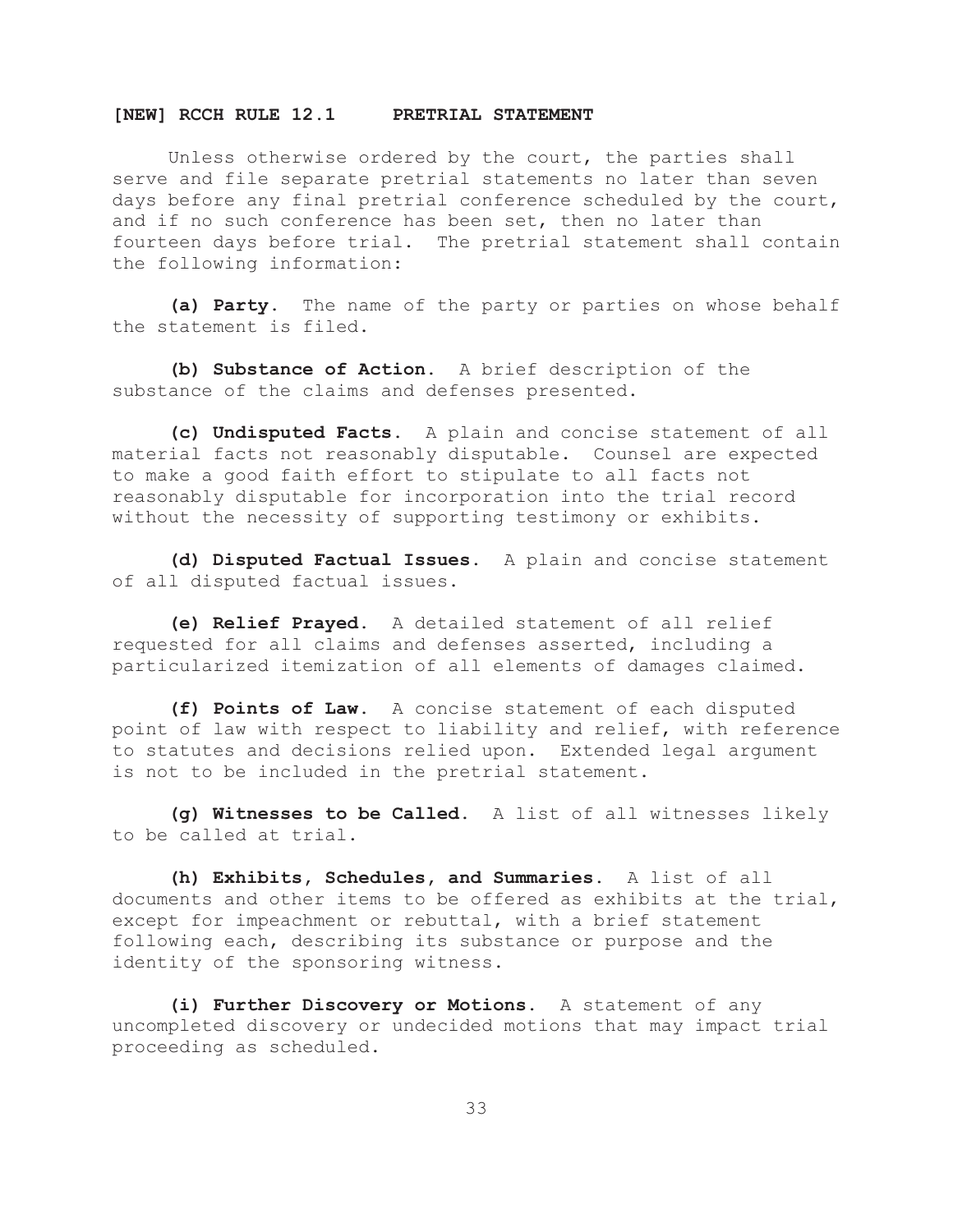**(j) Stipulations and requests or judicial notice**. A statement of stipulations requested or proposed for pretrial or trial purposes. Identification of any request for judicial notice of fact or law with supporting documentation and certification by the party that notice pursuant to the Hawaii Rules of Evidence, statute, rule, or case law has been provided to all other parties.

**(k) Amendments, Dismissals.** A statement of requested or proposed amendments to pleadings or dismissals of parties, claims, or defenses.

**(l) Alternative Dispute Resolution.** A statement summarizing the status of any alternative dispute resolution process that may impact trial.

**(m) Estimate of Trial Time.** An estimate of the number of court days expected to be required for the presentation of each party's case. Counsel must make a good faith effort to reduce the time required for trial by all means reasonably feasible, including stipulations, agreed statements of facts, expedited means of presenting testimony and exhibits, and the avoidance of cumulative proof.

**(n) Miscellaneous.** Any other subjects relevant to the trial of the action or proceeding, or material to its just, efficient, and economical determination. Each party shall specify any equipment or technology not provided by the court that it plans to use in presenting its case. Every party must use reasonable efforts to share the cost of equipment or technology not provided by the court that is necessary and is used to present evidence, giving due consideration to each party's financial means to share costs.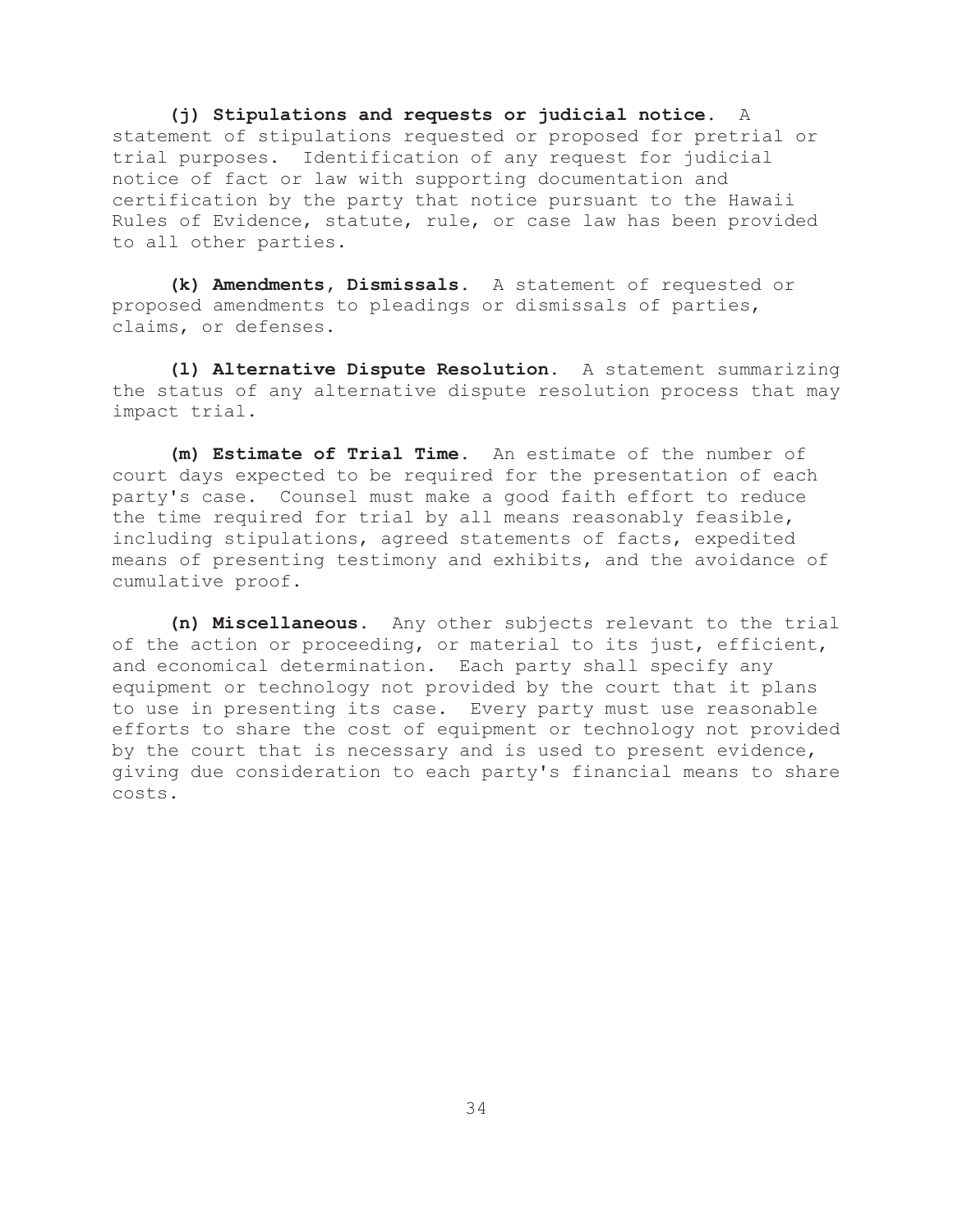# **RCCH Rule 12.2. MANDATORY CIVIL SETTLEMENT CONFERENCE; CONFIDENTIAL SETTLEMENT CONFERENCE LETTER**.

**(a) Settlement conference.** During the scheduling conference held pursuant to Rule  $12(a)$ , the judge shall set a settlement conference for a date before trial, unless the judge believes another judge should conduct the settlement conference, in which case a settlement conference date shall be issued no later than 30 days after the scheduling conference. Alternative dispute resolution ("ADR") options, including but not limited to mediation, shall be discussed at the scheduling conference held pursuant to Rule 12(a), and if ADR process(es) are determined to be appropriate, the court should consider including orders scheduling and to facilitate the ADR process(es) in the scheduling order. Any party may also file a request for settlement conference at any time prior to trial. A settlement conference in civil cases shall be subject to the following guidelines:

(1) If a party settles or otherwise disposes of any action prior to a scheduled settlement conference, the party shall immediately notify the judge who scheduled the conference;

(2) Each party to the action shall attend the conference or be represented by an attorney or other representative who has authority to settle the case;

(3) For each party represented by counsel an attorney who is assigned to try the case shall attend the settlement conference. It is expected that the attorney will have become familiar with all aspects of the case prior to the conference;

(4) Each party to the action shall have thoroughly evaluated the case and shall have discussed and attempted to negotiate a settlement through an exchange of written bona fide and reasonable offers of settlement prior to the conference. Unless otherwise ordered by the court, the Plaintiff(s)' offer(s) shall be made prior to the Defendant(s)' offer(s). The specific timing of the offers shall be discussed at the scheduling conference held pursuant to Rule 12(a), and the court should consider including deadlines for the offers in the scheduling order.

(5) The judge conducting the settlement conference may, at the conclusion of said conference, continue said conference to another time and date, and from time to time thereafter for continued settlement negotiations if the judge has reason to believe a settlement can thereby be effectuated;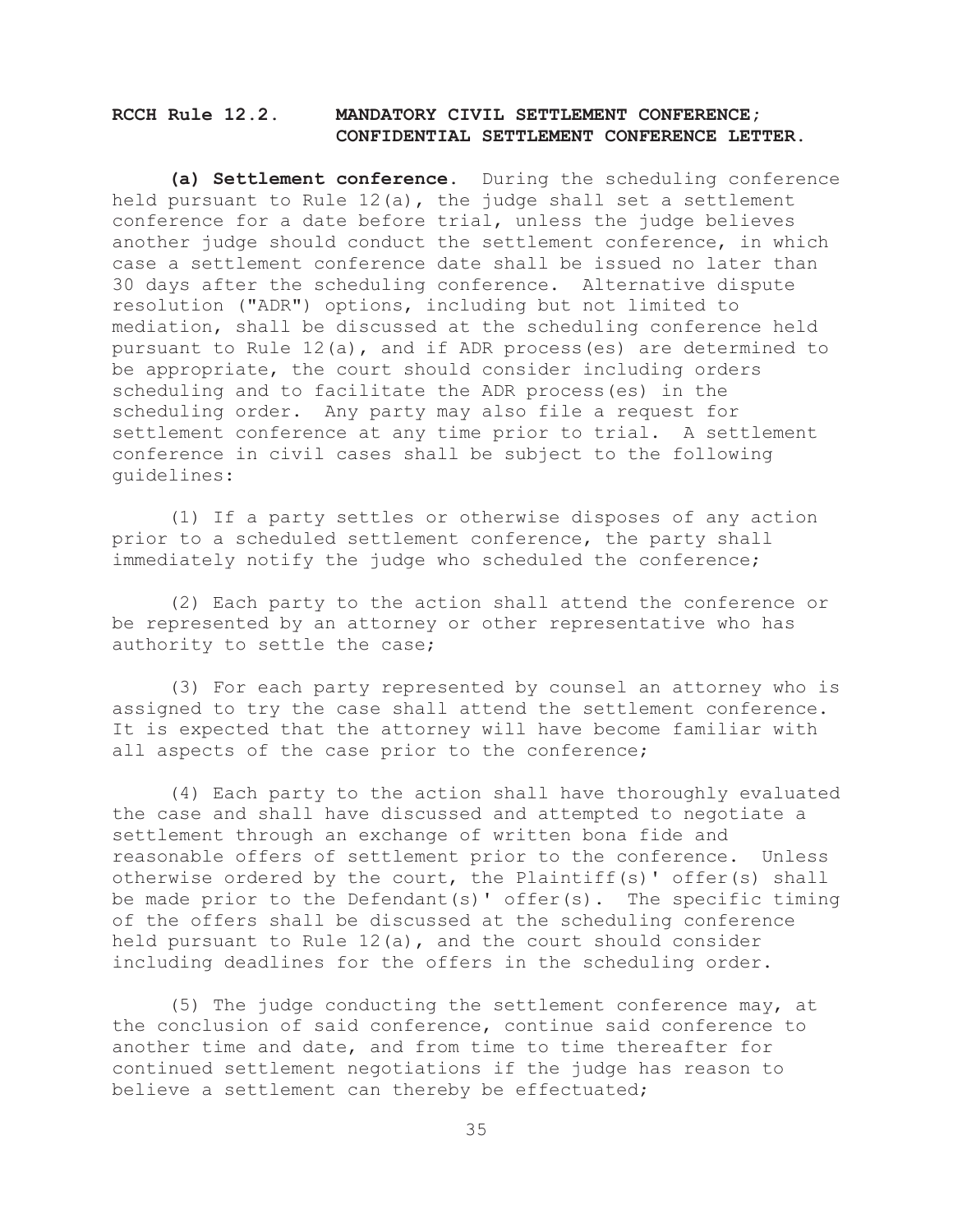(6) SANCTIONS. The failure of a party or his attorney to appear at a scheduled settlement conference, the neglect of a party or his attorney to discuss or attempt to negotiate a settlement prior to the conference, or the failure of a party to have a person authorized to settle the case present at the conference shall, unless a good cause for such failure or neglect is shown, be deemed an undue interference with orderly procedures. As sanctions, the court may, in its discretion:

(i) Dismiss the action on its own motion, or on the motion of any party or hold a party in default, as the case may be;

(ii) Order a party to pay the opposing party's reasonable expenses and attorneys' fees;

(iii) Order a change in the calendar status of the action; and/or

(iv) Impose any other sanction as may be appropriate.

**(b) Confidential settlement conference letter.** At least five (5) working days before the settlement conference, each party shall deliver directly to the settlement conference judge a confidential settlement conference letter, which shall not be filed or served upon the other parties. The confidential settlement conference letter shall not be made a part of the record and confidential information contained in the letter shall not be disclosed to the other parties without express authority from the party submitting the letter. The court will destroy the confidential settlement conference letter no later than entry of final judgment in the case.

The confidential settlement conference letter shall include the following:

(1) For the plaintiff:

(i) The name, age, marital status and occupation of all noncorporate plaintiffs;

(ii) A brief statement of the case;

(iii) A brief statement of the claims and defenses, e.g. statutory and other grounds upon which claims are founded, a forthright evaluation of the parties' likelihood of prevailing on the claims and defenses, and a description of the major issues in dispute, including damages;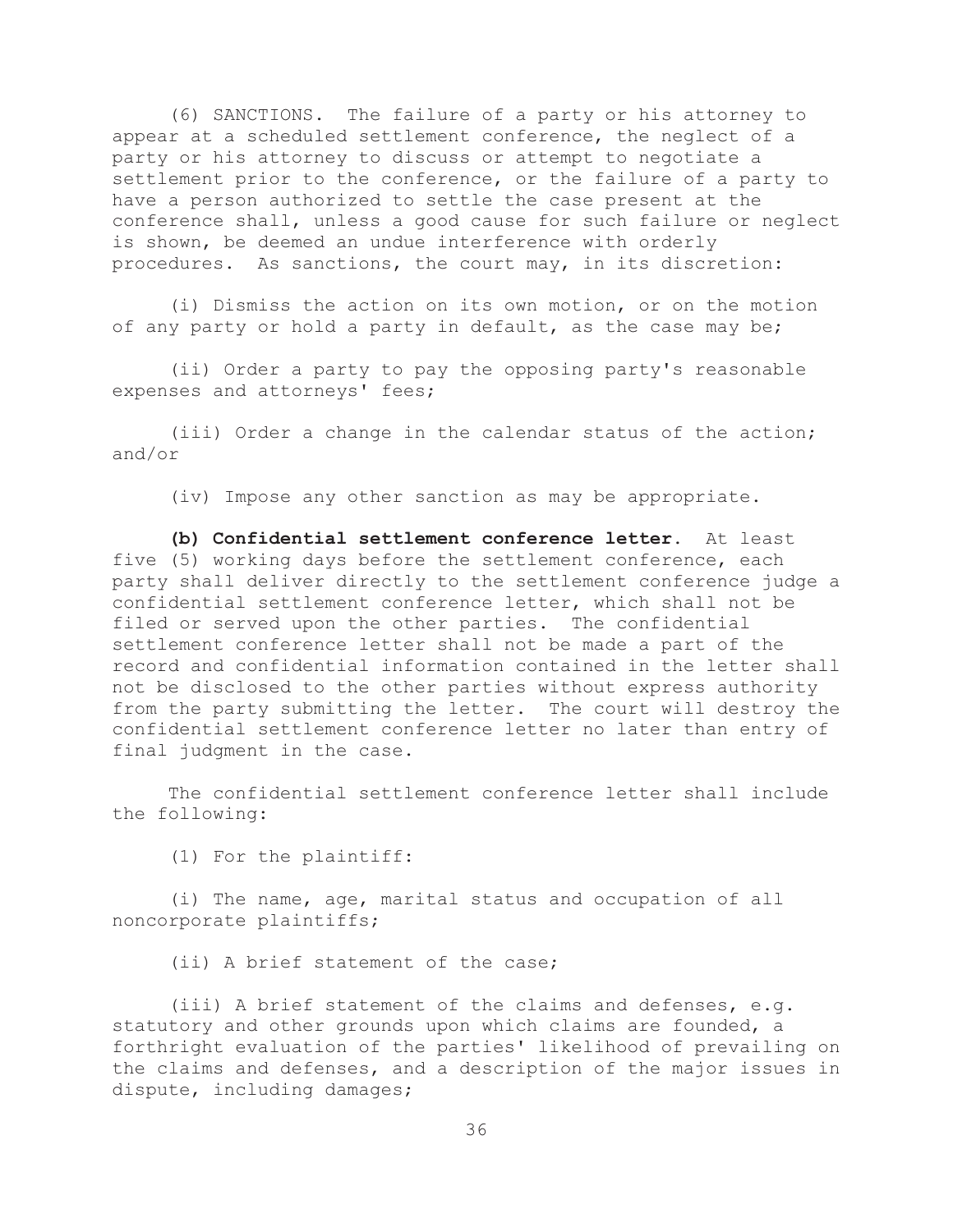(iv) A summary of the proceedings to date, including a statement as to the status of discovery;

(v) An estimate of the time and expenses (including attorney's fees and all litigation costs) to be expended for further discovery, pretrial proceedings, and trial;

(vi) A brief statement of present demands and offers and the history of past settlement discussions, offers, and demands; and

(vii) a brief statement of the party's position on settlement.

(2) For the defendants:

(i) The age, marital status, occupation and corporate or other legal status of each defendant;

(ii) The name of applicable insurance carriers and the stated policy limits;

(iii) A brief statement of the case;

(iv) A brief statement of the claims and defenses, e.g. statutory and other grounds upon which claims are founded, a forthright evaluation of the parties' likelihood of prevailing on the claims and defenses, and a description of the major issues in dispute, including damages;

(v) A summary of the proceedings to date, including a statement as to the status of discovery;

(vi) An estimate of the time and expenses (including attorney's fees and all litigation costs) to be expended for further discovery, pretrial proceedings, and trial;

(vii) A brief statement of present demands and offers and the history of past settlement discussions, offers, and demands; and (viii) a brief statement of the party's position on settlement.

All written settlement offers submitted pursuant to paragraph (a)(4) of this rule shall be appended to the confidential settlement letter.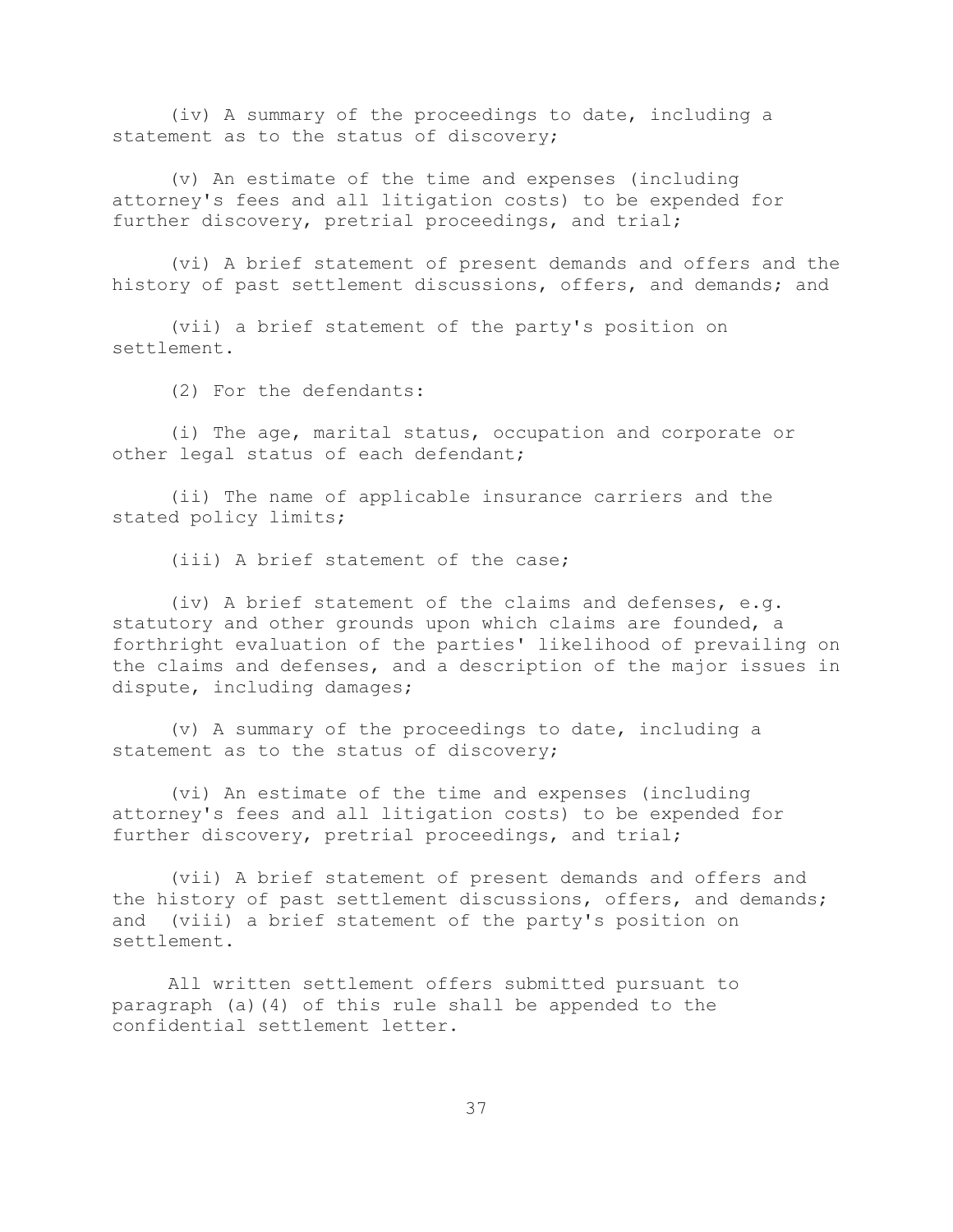### **RCCH Rule 12.3. ALTERNATIVE DISPUTE RESOLUTION.**

**(a) Authority to order.** The court, sua sponte or upon motion or request by a party, may, in exercise of its discretion, order the parties to participate in a non-binding Alternative Dispute Resolution process (ADR or ADR process) subject to terms and conditions imposed by the court. ADR includes mediation, summary jury trial, neutral evaluation, non-binding arbitration, presentation to a focus group, or other such process the court determines may be helpful in encouraging an economic and fair resolution of all or any part of the disputes presented in the<br>matter. Subsections (a) through (e) do not apply to ADR<br>administered by the Hawaiʻi Judiciary, such as the Court Annexe matter. Subsections (a) through (e) do not apply to ADR administered by the Hawai'i Judiciary, such as the Court Annexed Arbitration Program.

**\*\*\*\***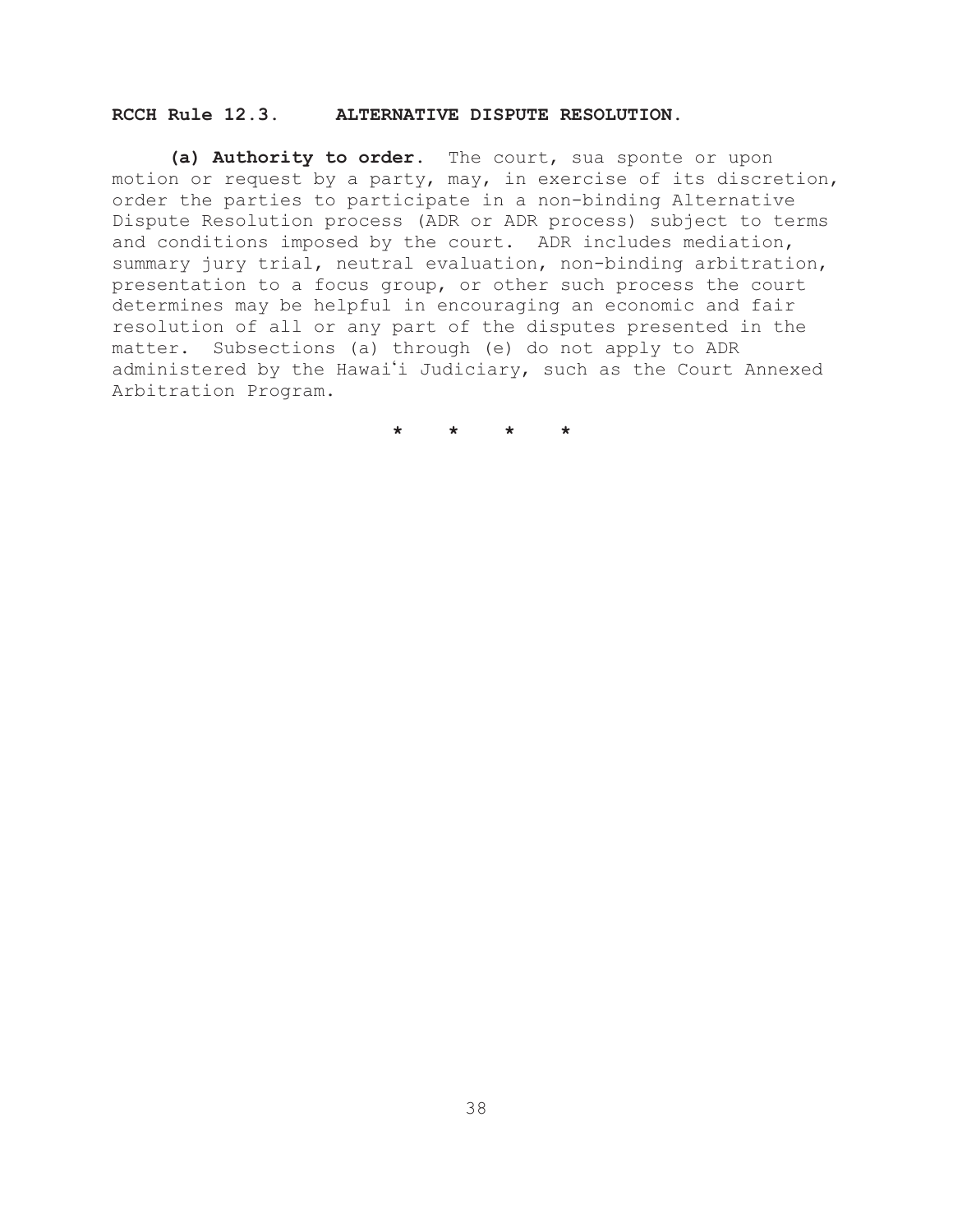# **[NEW] RCCH Rule 15.1. STREAMLINED DISCOVERY ASSISTANCE.**

**(a)** Upon agreement of all parties involved in a discovery dispute, the parties may seek resolution of the dispute through this streamlined procedure.

(1) Parties desiring streamlined discovery assistance shall agree upon a deadline for the simultaneous submission of letter briefs to the court.

(2) The letter brief of a party shall be delivered to chambers and served on all other parties by the deadline. The letter brief shall contain all relevant information, including:

(A) confirmation of the deadline for submission of letter briefs;

(B) dates of discovery cut-off and trial; and

(C) a discussion of the dispute and relief sought.

Unless otherwise ordered by the court, the letter briefs shall be five pages or less, inclusive of all exhibits.

(3) Upon receipt of the letter briefs, the court shall determine the procedure for resolving the dispute. The court may announce a decision without a conference or hearing. If a conference or hearing is set by the court, the court shall specify whether counsel must attend in person or may attend by telephonic or video conferencing. The court may request that one specify whether counsel must attend in person or may attend<br>telephonic or video conferencing. The court may request that<br>or more of the parties file a motion pursuant to the Hawai'i Rules of Civil Procedure.

(4) The prevailing party shall prepare an order in compliance with Rule 23. All letter briefs shall be appended to the order for purposes of appellate review.

**(b) Conference Required**. The court will not entertain a request for streamlined discovery assistance unless the parties involved in the dispute have previously conferred, in person and/or by telephonic or video conferencing, to attempt to resolve or minimize the scope of the dispute, including but not limited to addressing the requirement that discovery be proportional to the needs of the case, in a good faith effort to eliminate the need for streamlined discovery assistance. Communication by email does not satisfy this requirement.